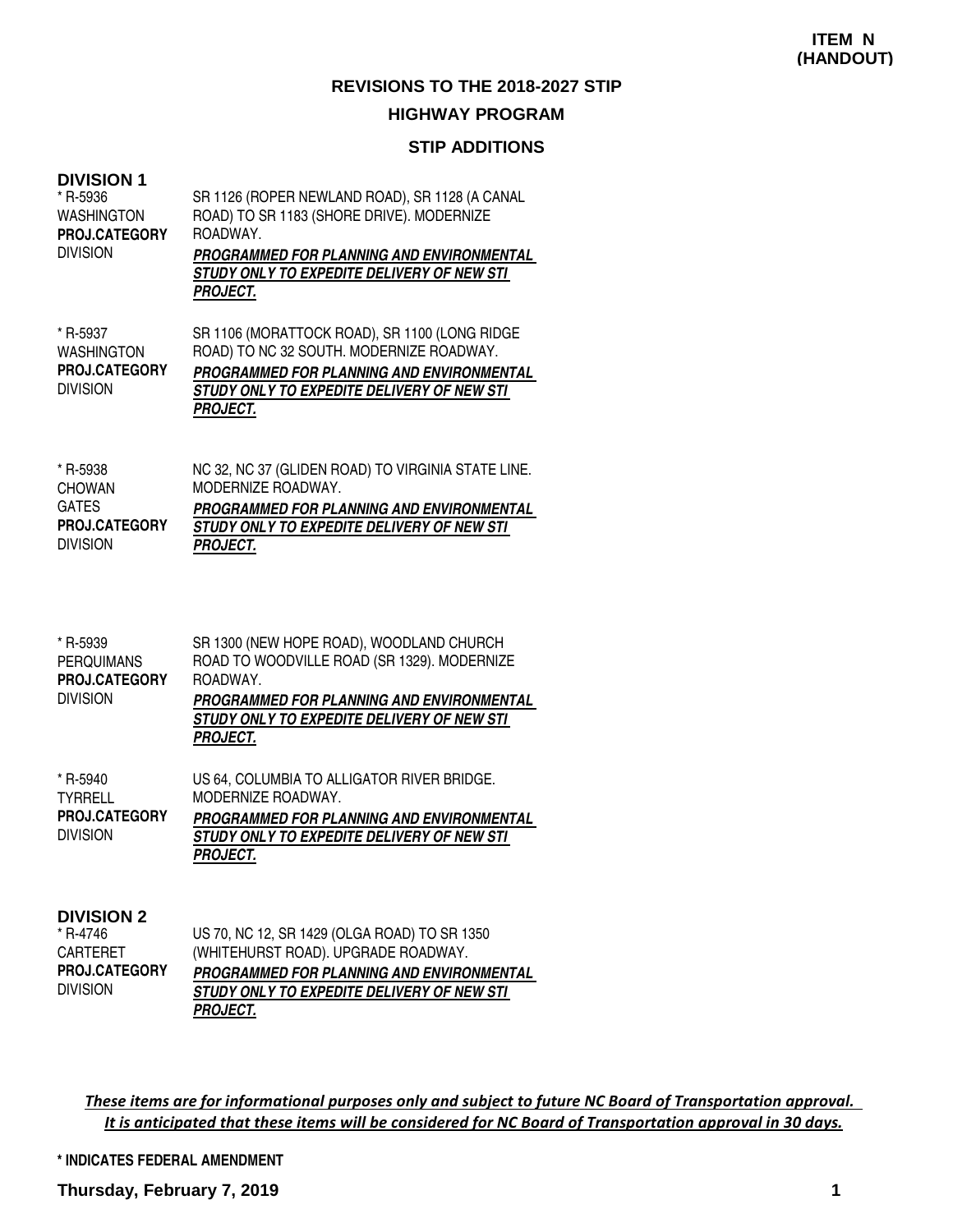#### **STIP ADDITIONS**

#### **DIVISION 2**

| * R-5941<br>CARTERET<br>PROJ.CATEGORY<br><b>DIVISION</b>        | SR 1175 (BRIDGES STREET), SR 1243 (BARBOUR<br>ROAD). REALIGN INTERSECTIONS.<br>PROGRAMMED FOR PLANNING AND ENVIRONMENTAL<br>STUDY ONLY TO EXPEDITE DELIVERY OF NEW STI<br><b>PROJECT.</b>   |
|-----------------------------------------------------------------|---------------------------------------------------------------------------------------------------------------------------------------------------------------------------------------------|
| * R-5942<br><b>GREENE</b><br>PROJ.CATEGORY<br><b>DIVISION</b>   | US 13/US 258, NC 91 TO US 258 SPLIT. UPGRADE TO<br>FREEWAY.<br>PROGRAMMED FOR PLANNING AND ENVIRONMENTAL<br>STUDY ONLY TO EXPEDITE DELIVERY OF NEW STI<br><b>PROJECT.</b>                   |
| * R-5943<br><b>GREENE</b><br>PROJ.CATEGORY<br><b>DIVISION</b>   | US 13, SR 1104 (HULL ROAD). UPGRADE<br>INTERSECTION.<br>PROGRAMMED FOR PLANNING AND ENVIRONMENTAL<br>STUDY ONLY TO EXPEDITE DELIVERY OF NEW STI<br><b>PROJECT.</b>                          |
| * R-5944<br><b>CARTERET</b><br>PROJ.CATEGORY<br><b>DIVISION</b> | NC 58 (EMERALD DRIVE), MANGROVE DRIVE.<br><b>UPGRADE INTERSECTION.</b><br>PROGRAMMED FOR PLANNING AND ENVIRONMENTAL<br>STUDY ONLY TO EXPEDITE DELIVERY OF NEW STI<br><b>PROJECT.</b>        |
| * R-5945<br><b>CARTERET</b><br>PROJ.CATEGORY<br><b>DIVISION</b> | US 70 (LIVE OAK STREET), NC 101 TO SR 1429 (OLGA<br>ROAD). ACCESS MANAGEMENT.<br>PROGRAMMED FOR PLANNING AND ENVIRONMENTAL<br>STUDY ONLY TO EXPEDITE DELIVERY OF NEW STI<br><b>PROJECT.</b> |
| * R-5946                                                        | US 70 (LIVE OAK STREET), SR 1310 (LENNOXVILLE                                                                                                                                               |

| CARTERET             | ROAD). UPGRADE INTERSECTION.                     |
|----------------------|--------------------------------------------------|
| <b>PROJ.CATEGORY</b> | <b>PROGRAMMED FOR PLANNING AND ENVIRONMENTAL</b> |
| <b>DIVISION</b>      | STUDY ONLY TO EXPEDITE DELIVERY OF NEW STI       |
|                      | <b>PROJECT.</b>                                  |

These items are for informational purposes only and subject to future NC Board of Transportation approval. It is anticipated that these items will be considered for NC Board of Transportation approval in 30 days.

**\* INDICATES FEDERAL AMENDMENT**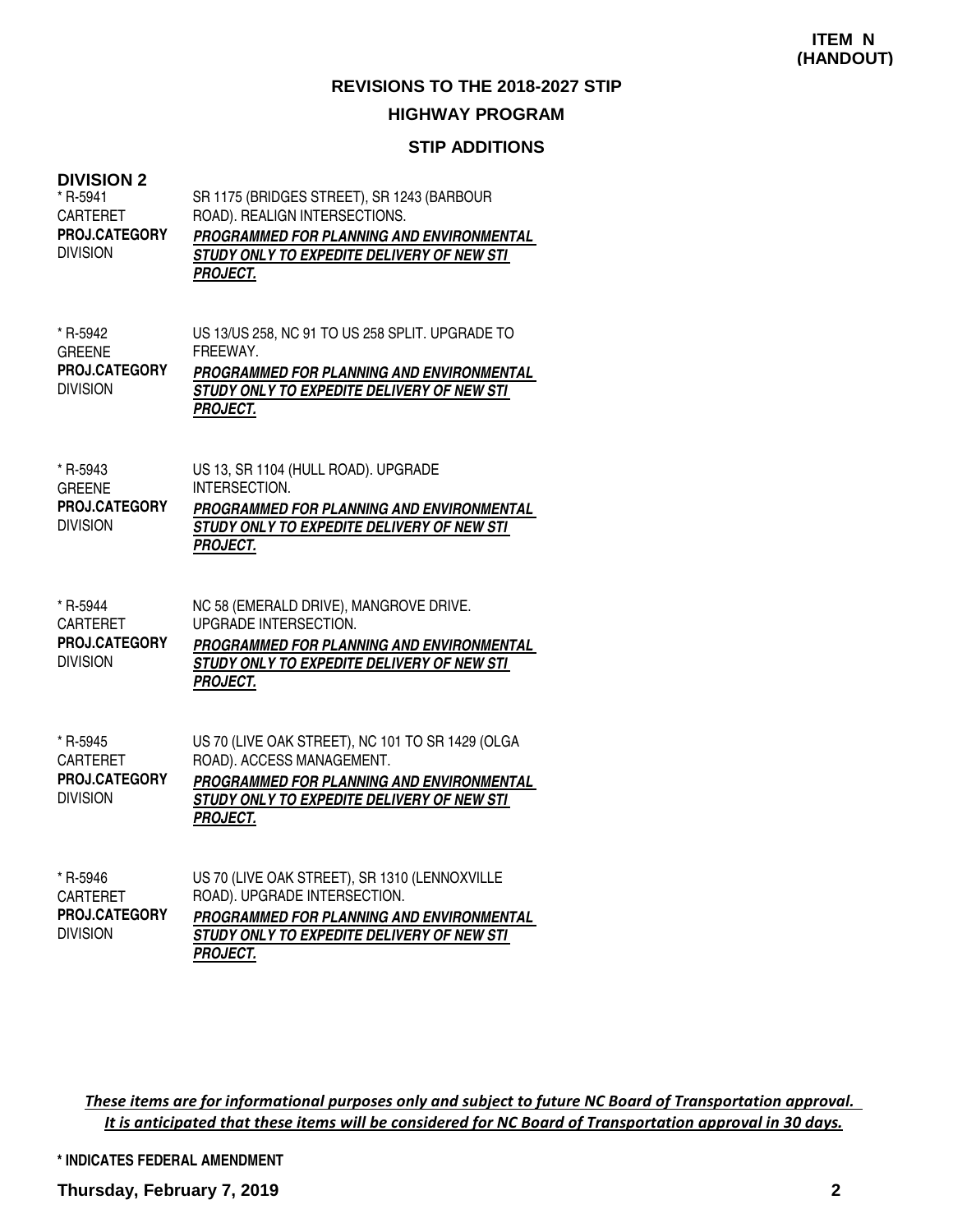## **STIP ADDITIONS**

| <b>DIVISION 2</b> |  |
|-------------------|--|
| * R-5962          |  |

| <b>DIVISION 2</b><br>* R-5962<br><b>CARTERET</b><br><b>PROJ.CATEGORY</b><br><b>DIVISION</b> | US 70 (CEDAR STREET), US 70 (LIVE OAK STREET).<br>CONSTRUCT ROUNDABOUT.<br>PROGRAMMED FOR PLANNING AND ENVIRONMENTAL<br>STUDY ONLY TO EXPEDITE DELIVERY OF NEW STI<br><b>PROJECT.</b>                                                |
|---------------------------------------------------------------------------------------------|--------------------------------------------------------------------------------------------------------------------------------------------------------------------------------------------------------------------------------------|
| * U-6195<br><b>PITT</b><br><b>PROJ.CATEGORY</b><br><b>DIVISION</b>                          | SR 1204 (STANTONSBURG ROAD), SR 1204 (B'S<br>BARBEQUE ROAD) TO NC 11 (MEMORIAL DRIVE).<br><b>ACCESS MANAGEMENT.</b><br>PROGRAMMED FOR PLANNING AND ENVIRONMENTAL<br>STUDY ONLY TO EXPEDITE DELIVERY OF NEW STI<br><b>PROJECT.</b>    |
| * U-6196<br><b>PITT</b><br>PROJ.CATEGORY<br><b>DIVISION</b>                                 | SR 1702 (EVANS STREET), SR 1155 (RED BANKS ROAD)<br>TO WEST 5TH STREET. ACCESS MANAGEMENT.<br>PROGRAMMED FOR PLANNING AND ENVIRONMENTAL<br>STUDY ONLY TO EXPEDITE DELIVERY OF NEW STI<br><b>PROJECT.</b>                             |
| * U-6197<br><b>PITT</b><br>PROJ.CATEGORY<br><b>DIVISION</b>                                 | SR 1711 (WORTHINGTON ROAD), SR 1725 (COUNTY<br>HOME ROAD). UPGRADE INTERSECTION.<br>PROGRAMMED FOR PLANNING AND ENVIRONMENTAL<br>STUDY ONLY TO EXPEDITE DELIVERY OF NEW STI<br><b>PROJECT.</b>                                       |
| * U-6198<br><b>CRAVEN</b><br><b>PROJ.CATEGORY</b><br><b>DIVISION</b>                        | US 17 ALTERNATE (MARTIN LUTHER KING JR.<br>BOULEVARD), US 70 TO SR 1278 (TRENT ROAD).<br><b>UGRADE TO SUPERSTREET.</b><br>PROGRAMMED FOR PLANNING AND ENVIRONMENTAL<br>STUDY ONLY TO EXPEDITE DELIVERY OF NEW STI<br><b>PROJECT.</b> |
| * U-6215<br><b>PITT</b><br>PROJ.CATEGORY<br><b>DIVISION</b>                                 | NC 33, SR 1755 (BLACKJACK-SIMPSON ROAD) TO SR<br>1760 (MOBLEYS BRIDGE ROAD). WIDEN TO MULTI-<br>LANES.<br>PROGRAMMED FOR PLANNING AND ENVIRONMENTAL                                                                                  |

**STUDY ONLY TO EXPEDITE DELIVERY OF NEW STI** 

These items are for informational purposes only and subject to future NC Board of Transportation approval. It is anticipated that these items will be considered for NC Board of Transportation approval in 30 days.

#### **\* INDICATES FEDERAL AMENDMENT**

**PROJECT.**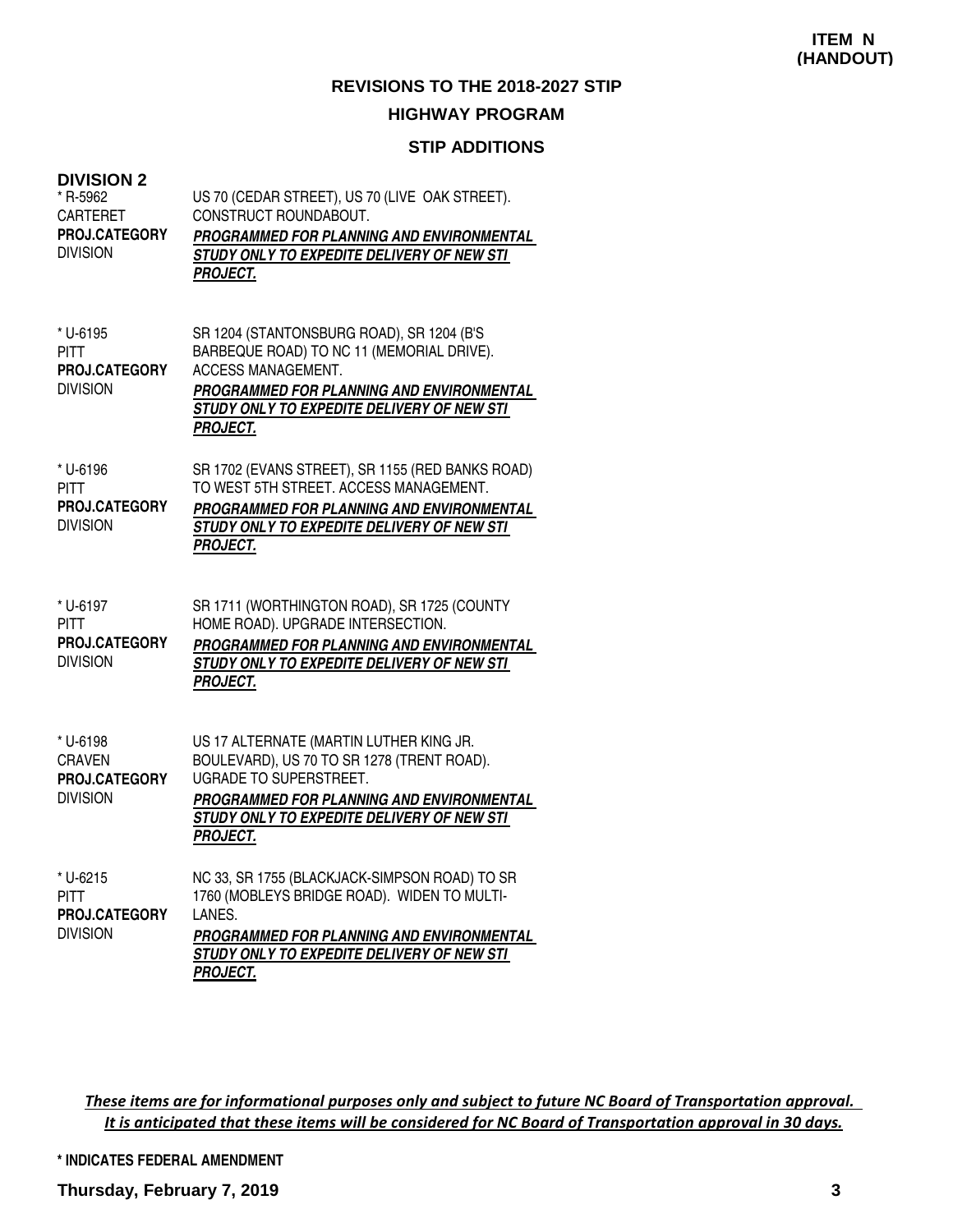## **STIP ADDITIONS**

| <b>DIVISION 3</b><br>* EB-6025<br><b>BRUNSWICK</b><br>PROJ.CATEGORY<br><b>DIVISION</b> | RICE HOPE MULTI USE PATH, MULTI USE PATH ALONG<br>NC 133 BETWEEN MORECAMBLE BOULEVARD AND<br>RICE HOPE RUN IN BELVILLE.<br>PROJECT ADDED AT REQUEST OF MPO.                                                 | <b>ENGINEERING</b><br>RIGHT-OF-WAY<br><b>CONSTRUCTION</b> | 2019<br>2019<br>2019<br>2019<br>2020<br>2020 | \$24,000<br>\$6,000<br>\$2,000<br>\$1,000<br>\$134,000<br>\$33,000<br>\$200,000 | (STBGDA)<br>(L)<br>(STBGDA)<br>(L)<br>(STBGDA)<br>(L) |
|----------------------------------------------------------------------------------------|-------------------------------------------------------------------------------------------------------------------------------------------------------------------------------------------------------------|-----------------------------------------------------------|----------------------------------------------|---------------------------------------------------------------------------------|-------------------------------------------------------|
| * EB-6026<br><b>BRUNSWICK</b><br>PROJ.CATEGORY<br><b>DIVISION</b>                      | BELVILLE ELEMENTARY MULTI USE PATH, MULTI USE<br>PATH ALONG NC 133 CONNECTING NORTH AND<br>SOUTH ENTRANCES OF HAWKESWATER<br>DEVELOPMENT TO BELVILLE ELEMENTARY SCHOOL.<br>PROJECT ADDED AT REQUEST OF MPO. | <b>ENGINEERING</b><br>RIGHT-OF-WAY<br><b>CONSTRUCTION</b> | 2019<br>2019<br>2019<br>2019<br>2020<br>2020 | \$24,000<br>\$6,000<br>\$2,000<br>\$1,000<br>\$94,000<br>\$24,000<br>\$151,000  | (TAPDA)<br>(L)<br>(TAPDA)<br>(L)<br>(TAPDA)<br>(L)    |
| * R-5947<br><b>BRUNSWICK</b><br>PROJ.CATEGORY<br><b>DIVISION</b>                       | NC 211, SR 1112 (SUNSET HARBOR ROAD) TO NC 906<br>(MIDWAY ROAD). WIDEN ROADWAY.<br>PROGRAMMED FOR PLANNING AND ENVIRONMENTAL<br>STUDY ONLY TO EXPEDITE DELIVERY OF NEW STI<br><b>PROJECT.</b>               |                                                           |                                              |                                                                                 |                                                       |
| * R-5948<br>ONSLOW<br>PROJ.CATEGORY<br><b>DIVISION</b>                                 | SR 1509 (QUEENS CREEK ROAD), JONES ROAD TO SR<br>1565 (SMALLWOOD ROAD). WIDEN ROADWAY.<br>PROGRAMMED FOR PLANNING AND ENVIRONMENTAL<br>STUDY ONLY TO EXPEDITE DELIVERY OF NEW STI<br><b>PROJECT.</b>        |                                                           |                                              |                                                                                 |                                                       |
| * U-5793A<br><b>ONSLOW</b><br>PROJ.CATEGORY<br><b>DIVISION</b>                         | SR 1308 (GUM BRANCH ROAD), SR 1322 (SUMMERSILL<br>SCHOOL ROAD) TO SR 1324 (RAMSEY ROAD).<br>PROGRAMMED FOR PLANNING AND ENVIRONMENTAL<br>STUDY ONLY TO EXPEDITE DELIVERY OF NEW STI<br><b>PROJECT.</b>      |                                                           |                                              |                                                                                 |                                                       |
| * U-5793B<br><b>ONSLOW</b><br>PROJ.CATEGORY<br><b>DIVISION</b>                         | SR 1308 (GUM BRANCH ROAD), SR 1324 (RAMSEY<br>ROAD) TO SR 1390 (COUNTRY CLUB BOULEVARD).<br>PROGRAMMED FOR PLANNING AND ENVIRONMENTAL<br>STUDY ONLY TO EXPEDITE DELIVERY OF NEW STI<br><b>PROJECT.</b>      |                                                           |                                              |                                                                                 |                                                       |

These items are for informational purposes only and subject to future NC Board of Transportation approval. It is anticipated that these items will be considered for NC Board of Transportation approval in 30 days.

#### **\* INDICATES FEDERAL AMENDMENT**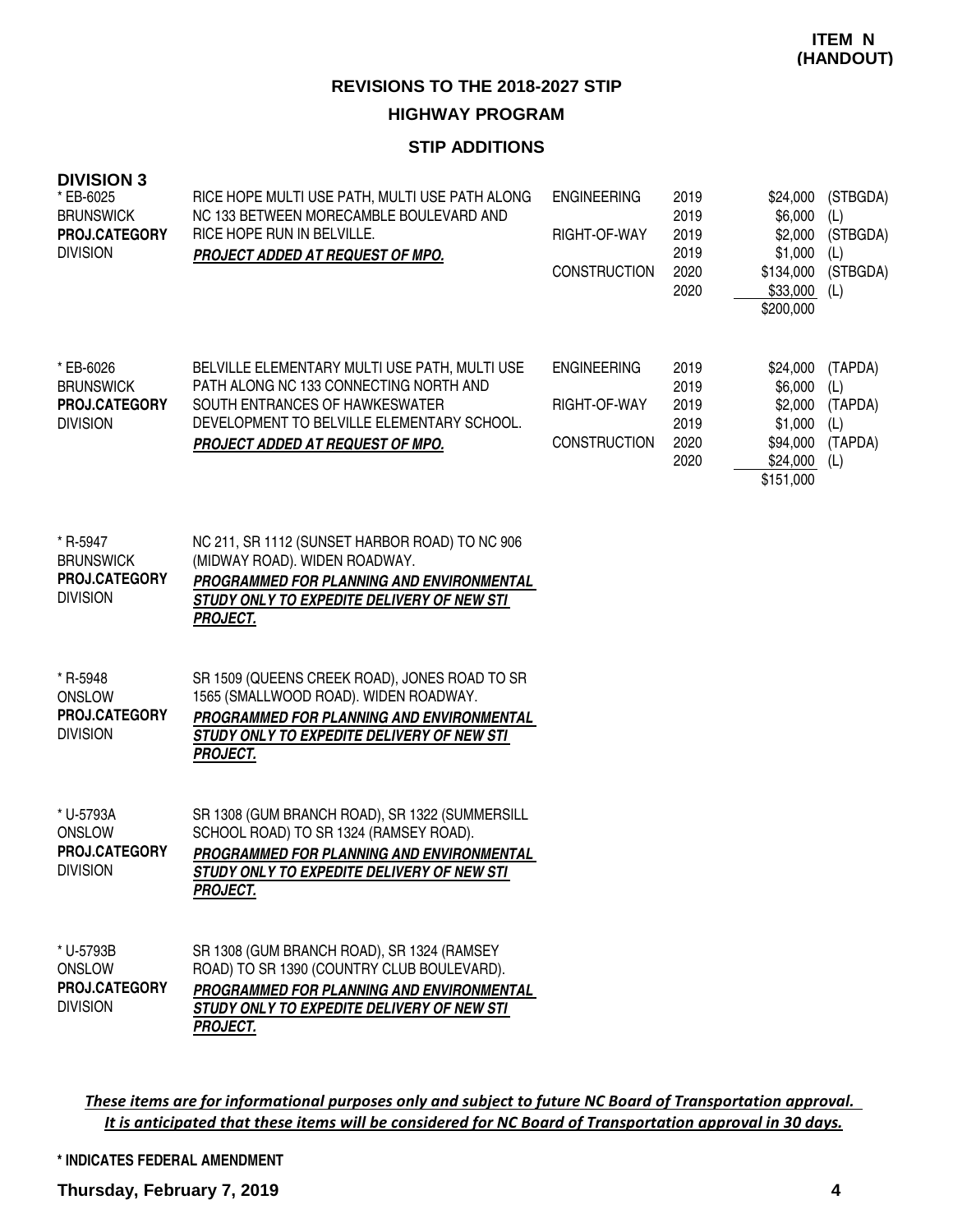## **STIP ADDITIONS**

| <b>DIVISION 3</b><br>* U-5903<br><b>ONSLOW</b><br>PROJ.CATEGORY<br><b>DIVISION</b> | SR 1336 (HENDERSON ROAD), SR 1308 (GUM BRANCH<br>ROAD) TO NC 53 (WESTERN BOULEVARD). UPGRADE<br>TO SUPERSTREET.<br>PROGRAMMED FOR PLANNING AND ENVIRONMENTAL<br>STUDY ONLY TO EXPEDITE DELIVERY OF NEW STI<br><b>PROJECT.</b>          |
|------------------------------------------------------------------------------------|----------------------------------------------------------------------------------------------------------------------------------------------------------------------------------------------------------------------------------------|
| * U-6199<br><b>NEW HANOVER</b><br>PROJ.CATEGORY<br><b>DIVISION</b>                 | WILMINGTON, WILMINGTON CITYWIDE SIGNAL<br>SYSTEM.<br><b>PROGRAMMED FOR PLANNING AND ENVIRONMENTAL</b><br>STUDY ONLY TO EXPEDITE DELIVERY OF NEW STI<br><b>PROJECT.</b>                                                                 |
| * U-6200<br><b>ONSLOW</b><br>PROJ.CATEGORY<br><b>DIVISION</b>                      | SR 1308 (GUM BRANCH ROAD), WILLIAMSBURG<br>PARKWAY TO INDIAN DRIVE, UPGRADE TO<br>SUPERSTREET.<br>PROGRAMMED FOR PLANNING AND ENVIRONMENTAL<br>STUDY ONLY TO EXPEDITE DELIVERY OF NEW STI<br><b>PROJECT.</b>                           |
| * U-6201<br><b>NEW HANOVER</b><br>PROJ.CATEGORY<br><b>DIVISION</b>                 | SR 1175 (KERR AVENUE), SR 1411 (WRIGHTSVILLE<br>AVENUE) TO US 76 (OLEANDER DRIVE). CONSTRUCT<br>ROADWAY ON NEW LOCATION.<br>PROGRAMMED FOR PLANNING AND ENVIRONMENTAL<br>STUDY ONLY TO EXPEDITE DELIVERY OF NEW STI<br><b>PROJECT.</b> |
| * U-6202<br><b>NEW HANOVER</b><br>PROJ.CATEGORY<br><b>DIVISION</b>                 | SR 2048 (GORDON ROAD), US 17 (MARKET STREET) TO<br>I-40. WIDEN ROADWAY.<br>PROGRAMMED FOR PLANNING AND ENVIRONMENTAL<br>STUDY ONLY TO EXPEDITE DELIVERY OF NEW STI<br><b>PROJECT.</b>                                                  |
| <b>DIVISION 4</b>                                                                  |                                                                                                                                                                                                                                        |

| * I-6061             | I-95, SR 1003 (BROGDEN ROAD). IMPROVE            |
|----------------------|--------------------------------------------------|
| <b>JOHNSTON</b>      | INTERCHANGE.                                     |
| <b>PROJ.CATEGORY</b> | <b>PROGRAMMED FOR PLANNING AND ENVIRONMENTAL</b> |
| <b>DIVISION</b>      | STUDY ONLY TO EXPEDITE DELIVERY OF NEW STI       |
|                      | <b>PROJECT.</b>                                  |

These items are for informational purposes only and subject to future NC Board of Transportation approval. It is anticipated that these items will be considered for NC Board of Transportation approval in 30 days.

**\* INDICATES FEDERAL AMENDMENT**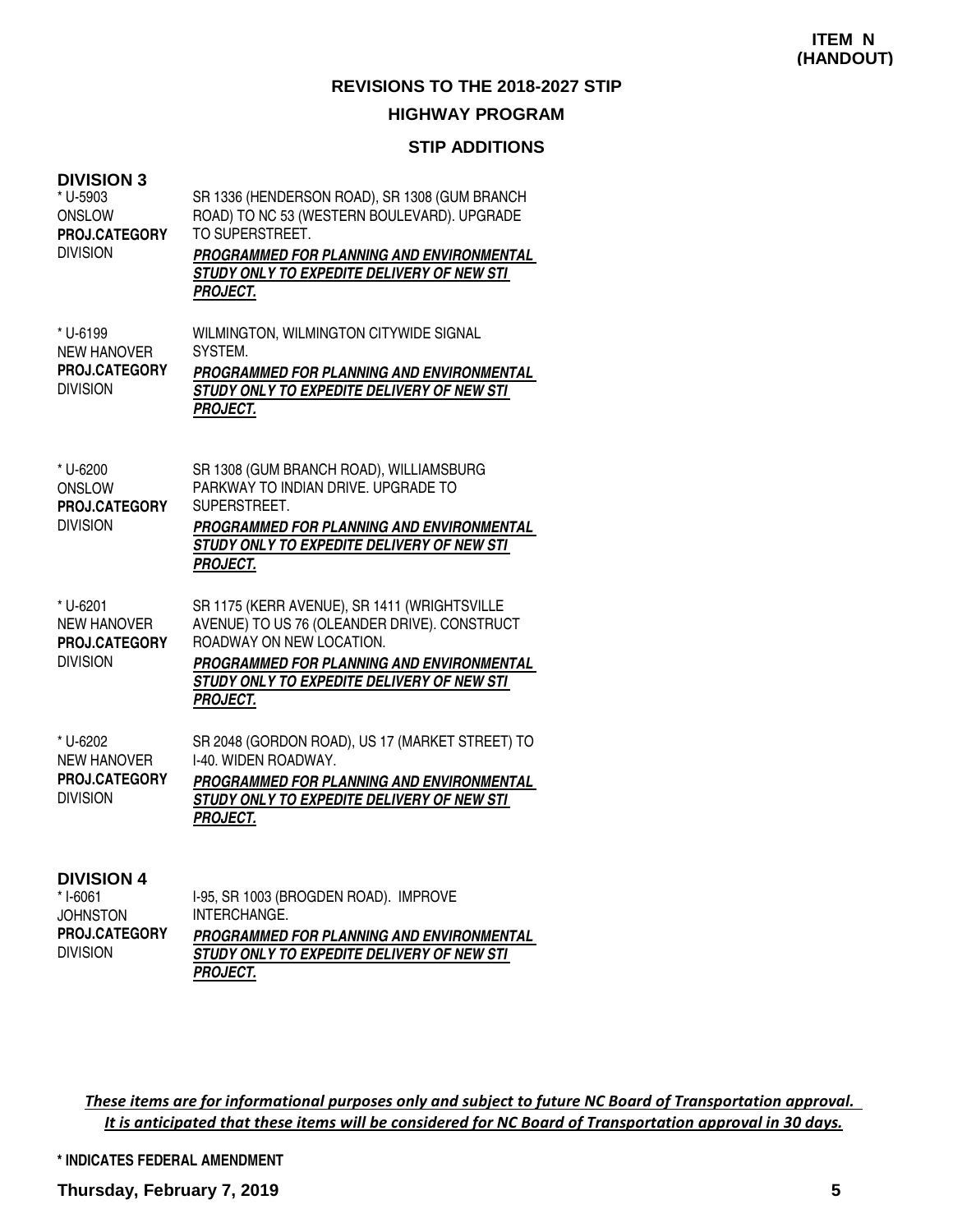## **STIP ADDITIONS**

# **DIVISION 4**

| DIVISION 4<br>* I-6062<br><b>JOHNSTON</b><br>PROJ.CATEGORY<br><b>DIVISION</b> | I-95, SR 2339 (BAGLEY ROAD). IMPROVE INTERCHANGE.<br>PROGRAMMED FOR PLANNING AND ENVIRONMENTAL<br>STUDY ONLY TO EXPEDITE DELIVERY OF NEW STI<br><b>PROJECT.</b>                                                                            |
|-------------------------------------------------------------------------------|--------------------------------------------------------------------------------------------------------------------------------------------------------------------------------------------------------------------------------------------|
| * R-5761<br><b>JOHNSTON</b><br>PROJ.CATEGORY<br><b>DIVISION</b>               | NC 242, SR 1168 (TARHEEL ROAD) TO I-40. WIDEN<br>ROADWAY.<br>PROGRAMMED FOR PLANNING AND ENVIRONMENTAL<br>STUDY ONLY TO EXPEDITE DELIVERY OF NEW STI<br><b>PROJECT.</b>                                                                    |
| * R-5949<br><b>EDGECOMBE</b><br>PROJ.CATEGORY<br><b>DIVISION</b>              | US 258, SR 1601 (COLONIAL ROAD) TO US 64. WIDEN<br>ROADWAY.<br>PROGRAMMED FOR PLANNING AND ENVIRONMENTAL<br>STUDY ONLY TO EXPEDITE DELIVERY OF NEW STI<br><b>PROJECT.</b>                                                                  |
| * R-5950<br><b>JOHNSTON</b><br>PROJ.CATEGORY<br><b>DIVISION</b>               | SR 1501 (SWIFT CREEK ROAD), AIRPORT INDUSTRIAL<br>DRIVE TO DRIVEWAY JUST NORTH OF JOHNSTON<br>COUNTY AIRPORT, WIDEN ROADWAY,<br>PROGRAMMED FOR PLANNING AND ENVIRONMENTAL<br>STUDY ONLY TO EXPEDITE DELIVERY OF NEW STI<br><b>PROJECT.</b> |
| U-6203<br><b>JOHNSTON</b><br>PROJ.CATEGORY<br><b>DIVISION</b>                 | NC 210, NC 50 TO SR 1330 (RALEIGH ROAD). UPGRADE<br>TO SUPERSTREET.<br>PROGRAMMED FOR PLANNING AND ENVIRONMENTAL<br>STUDY ONLY TO EXPEDITE DELIVERY OF NEW STI<br><b>PROJECT.</b>                                                          |
| * U-6204<br><b>WAYNE</b>                                                      | SR 1556 (WAYNE MEMORIAL DRIVE), COUNTRY DAY<br>ROAD TO NEW HOPE ROAD. ACCESS MANAGEMENT.                                                                                                                                                   |

**PROGRAMMED FOR PLANNING AND ENVIRONMENTAL STUDY ONLY TO EXPEDITE DELIVERY OF NEW STI PROJECT.** DIVISION **PROJ.CATEGORY**

These items are for informational purposes only and subject to future NC Board of Transportation approval. It is anticipated that these items will be considered for NC Board of Transportation approval in 30 days.

**\* INDICATES FEDERAL AMENDMENT**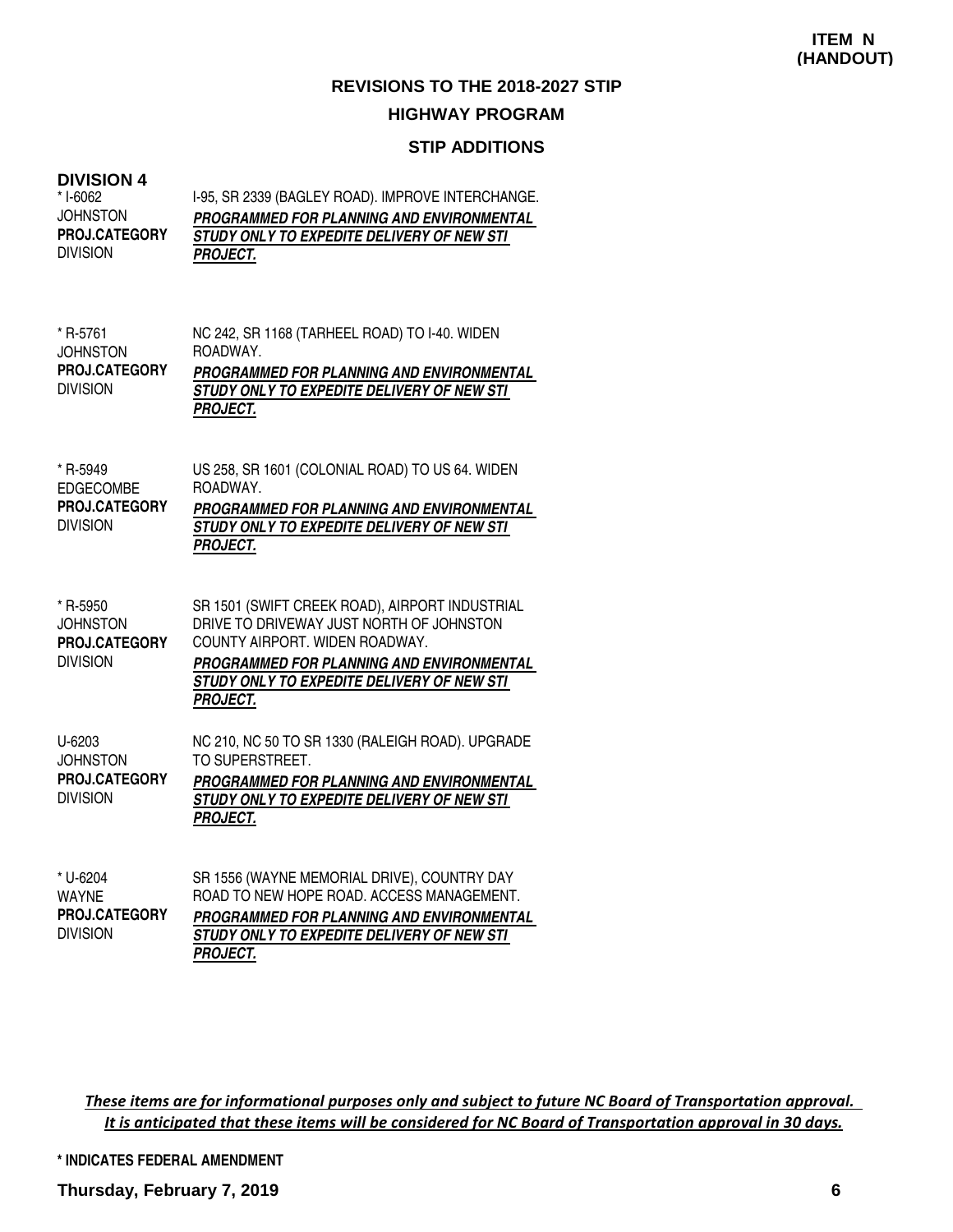## **STIP ADDITIONS**

| <b>DIVISION 4</b><br>* U-6205<br><b>WAYNE</b><br>PROJ.CATEGORY<br><b>DIVISION</b>  | SR 1556 (WAYNE MEMORIAL DRIVE), US 70 BYPASS TO<br>SR 1572 (SAULSTON ROAD). WIDEN ROADWAY.<br>PROGRAMMED FOR PLANNING AND ENVIRONMENTAL<br>STUDY ONLY TO EXPEDITE DELIVERY OF NEW STI<br>PROJECT.                                                                                                                                                                    |
|------------------------------------------------------------------------------------|----------------------------------------------------------------------------------------------------------------------------------------------------------------------------------------------------------------------------------------------------------------------------------------------------------------------------------------------------------------------|
| * U-6206<br><b>WAYNE</b><br>PROJ.CATEGORY<br><b>DIVISION</b>                       | SR 1713 (MILLER'S CHAPEL ROAD), US 70 TO SR 1712<br>(THOROUGHFARE ROAD). MODERNIZE ROADWAY.<br>PROGRAMMED FOR PLANNING AND ENVIRONMENTAL<br>STUDY ONLY TO EXPEDITE DELIVERY OF NEW STI<br><b>PROJECT.</b>                                                                                                                                                            |
| * U-6207<br><b>WAYNE</b><br>PROJ.CATEGORY<br><b>DIVISION</b>                       | NC 581 (BILL LANE BOULEVARD), ARRINGTON BRIDGE<br>ROAD TO NC 111, MODERNIZE ROADWAY.<br>PROGRAMMED FOR PLANNING AND ENVIRONMENTAL<br>STUDY ONLY TO EXPEDITE DELIVERY OF NEW STI<br><b>PROJECT.</b>                                                                                                                                                                   |
| * U-6208<br><b>JOHNSTON</b><br>PROJ.CATEGORY<br><b>DIVISION</b>                    | NEW ROUTE, SR 1010 (CLEVELAND ROAD) TO NC 42.<br>CONSTRUCT ROADWAY ON NEW LOCATION.<br>PROGRAMMED FOR PLANNING AND ENVIRONMENTAL<br>STUDY ONLY TO EXPEDITE DELIVERY OF NEW STI<br><b>PROJECT.</b>                                                                                                                                                                    |
| * U-6216<br><b>JOHNSTON</b><br>PROJ.CATEGORY<br><b>DIVISION</b>                    | SR 1010 (CLEVELAND ROAD), NC 42 TO SR 1555<br>(BARBER MILL ROAD). WIDEN TO MULTI-LANES.<br>PROGRAMMED FOR PLANNING AND ENVIRONMENTAL<br>STUDY ONLY TO EXPEDITE DELIVERY OF NEW STI<br><b>PROJECT.</b>                                                                                                                                                                |
| <b>DIVISION 5</b><br>* U-6120<br><b>DURHAM</b><br>PROJ.CATEGORY<br><b>DIVISION</b> | NC 98 (HOLLOWAY STREET), SR 1938 (JUNCTION<br>ROAD) TO SR 1919 (LYNN ROAD) IN DURHAM.<br>CONSTRUCT SAFETY IMPROVEMENTS AND WIDEN TO<br>ADD MEDIAN, BICYCLE LANES, SIDEWALKS, TRANSIT<br>STOP IMPROVEMENTS, AND TRAFFIC SIGNALS WHERE<br>NEEDED.<br><b>PROGRAMMED FOR PLANNING AND ENVIRONMENTAL</b><br>STUDY ONLY TO EXPEDITE DELIVERY OF NEW STI<br><b>PROJECT.</b> |

These items are for informational purposes only and subject to future NC Board of Transportation approval. It is anticipated that these items will be considered for NC Board of Transportation approval in 30 days.

#### **\* INDICATES FEDERAL AMENDMENT**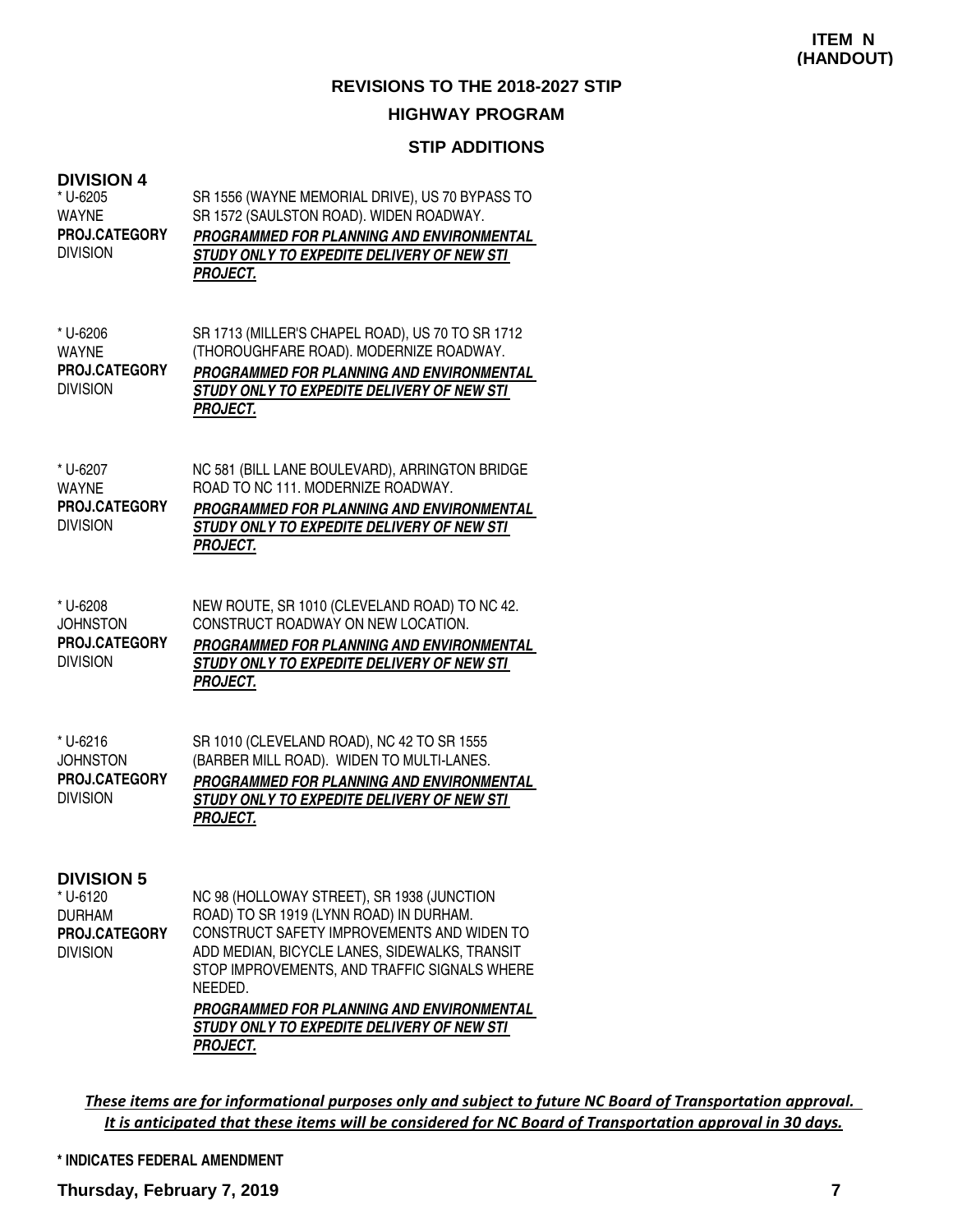## **STIP ADDITIONS**

| <b>DIVISION 5</b>                                                  | SR 1664 (DURALEIGH ROAD), SR 3009 (EDWARDS MILL                                                                                                                                                                                                                             |
|--------------------------------------------------------------------|-----------------------------------------------------------------------------------------------------------------------------------------------------------------------------------------------------------------------------------------------------------------------------|
| * U-6193                                                           | ROAD) IN RALEIGH.                                                                                                                                                                                                                                                           |
| <b>WAKE</b>                                                        | PROGRAMMED FOR PLANNING AND ENVIRONMENTAL                                                                                                                                                                                                                                   |
| PROJ.CATEGORY                                                      | STUDY ONLY TO EXPEDITE DELIVERY OF NEW STI                                                                                                                                                                                                                                  |
| <b>DIVISION</b>                                                    | <b>PROJECT.</b>                                                                                                                                                                                                                                                             |
| * U-6194                                                           | VARIOUS, GARNER CITYWIDE SIGNAL SYSTEM                                                                                                                                                                                                                                      |
| <b>WAKE</b>                                                        | PROGRAMMED FOR PLANNING AND ENVIRONMENTAL                                                                                                                                                                                                                                   |
| PROJ.CATEGORY                                                      | STUDY ONLY TO EXPEDITE DELIVERY OF NEW STI                                                                                                                                                                                                                                  |
| <b>DIVISION</b>                                                    | <b>PROJECT.</b>                                                                                                                                                                                                                                                             |
| * U-6217<br><b>WAKE</b><br><b>PROJ.CATEGORY</b><br><b>DIVISION</b> | SR 1152 (HOLLY SPRINGS ROAD), SR 1010 (TEN-TEN<br>ROAD) TO SR 3977 (CARY PARKWAY). IMPROVE<br>INTERSECTIONS AT SR 1010, SR 1379 (PENNY ROAD),<br>AND SR 3977.<br>PROGRAMMED FOR PLANNING AND ENVIRONMENTAL<br>STUDY ONLY TO EXPEDITE DELIVERY OF NEW STI<br><b>PROJECT.</b> |
| <b>DIVISION 6</b>                                                  | I-74, US 74, NC 41 NEAR LUMBERTON TO US 76 NEAR                                                                                                                                                                                                                             |
| *I-6011                                                            | CHADBOURN. UPGRADE US 74 TO INTERSTATE                                                                                                                                                                                                                                      |
| <b>COLUMBUS</b>                                                    | STANDARDS.                                                                                                                                                                                                                                                                  |
| <b>ROBESON</b>                                                     | PROGRAMMED FOR PLANNING AND ENVIRONMENTAL                                                                                                                                                                                                                                   |
| PROJ.CATEGORY                                                      | STUDY ONLY TO EXPEDITE DELIVERY OF NEW STI                                                                                                                                                                                                                                  |
| <b>DIVISION</b>                                                    | <b>PROJECT.</b>                                                                                                                                                                                                                                                             |
| * R-5951<br><b>ROBESON</b><br>PROJ.CATEGORY<br><b>DIVISION</b>     | NC 41 (MARTIN LUTHER KING DRIVE), US 74 TO<br>MARION ROAD. WIDEN ROADWAY.<br>PROGRAMMED FOR PLANNING AND ENVIRONMENTAL<br>STUDY ONLY TO EXPEDITE DELIVERY OF NEW STI<br><b>PROJECT.</b>                                                                                     |
| * R-5952<br><b>COLUMBUS</b><br>PROJ.CATEGORY<br><b>DIVISION</b>    | US 701 BYPASS, SR 1305 (COMPLEX STREET).<br>UPGRADE INTERSECTION.<br>PROGRAMMED FOR PLANNING AND ENVIRONMENTAL<br>STUDY ONLY TO EXPEDITE DELIVERY OF NEW STI<br><b>PROJECT.</b>                                                                                             |

These items are for informational purposes only and subject to future NC Board of Transportation approval. It is anticipated that these items will be considered for NC Board of Transportation approval in 30 days.

**\* INDICATES FEDERAL AMENDMENT**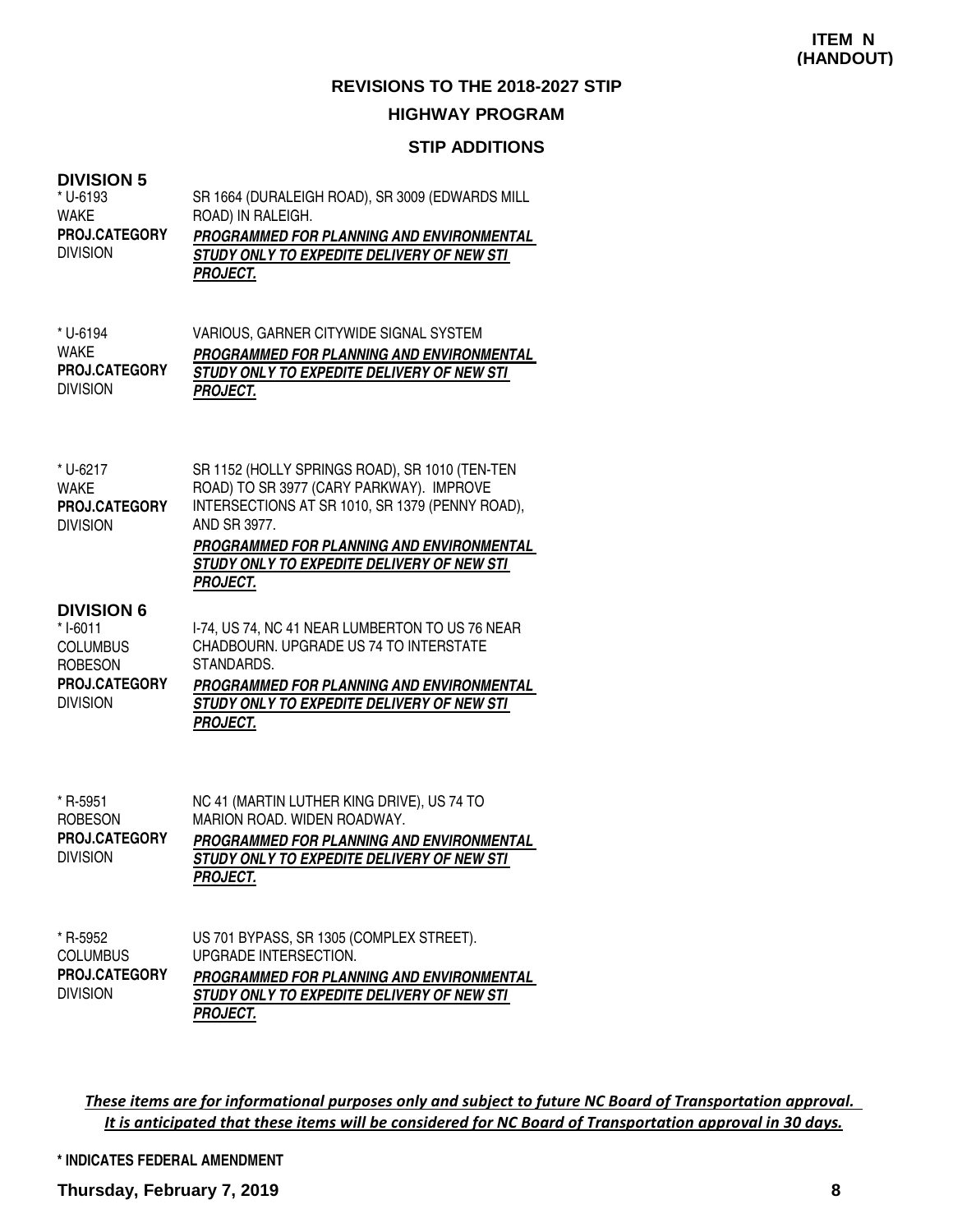## **STIP ADDITIONS**

#### **DIVISION 6**

| * R-5953<br><b>HARNETT</b><br>PROJ.CATEGORY<br><b>DIVISION</b>    | NC 55, NC 27 IN COATS TO OLD STAGE ROAD (NORTH).<br>WIDEN ROADWAY.<br>PROGRAMMED FOR PLANNING AND ENVIRONMENTAL<br>STUDY ONLY TO EXPEDITE DELIVERY OF NEW STI<br><b>PROJECT.</b>                                |
|-------------------------------------------------------------------|-----------------------------------------------------------------------------------------------------------------------------------------------------------------------------------------------------------------|
| * R-5954<br><b>ROBESON</b><br>PROJ.CATEGORY<br><b>DIVISION</b>    | SR 1945 (MEADOW ROAD), SR 1984 (LINKHAW ROAD).<br><b>IMPROVE INTERSECTION.</b><br>PROGRAMMED FOR PLANNING AND ENVIRONMENTAL<br>STUDY ONLY TO EXPEDITE DELIVERY OF NEW STI<br><b>PROJECT.</b>                    |
| * R-5955<br><b>ROBESON</b><br>PROJ.CATEGORY<br><b>DIVISION</b>    | SR 1997 (FAYETTEVILLE ROAD), I-95 TO FARRINGDOM<br>STREET. WIDEN ROADWAY.<br>PROGRAMMED FOR PLANNING AND ENVIRONMENTAL<br>STUDY ONLY TO EXPEDITE DELIVERY OF NEW STI<br><b>PROJECT.</b>                         |
| * U-5015<br><b>CUMBERLAND</b><br>PROJ.CATEGORY<br><b>DIVISION</b> | NC 210 (MURCHISON ROAD), LANGDON STREET TO US<br>401 BYPASS, MODERNIZE ROADWAY,<br>PROGRAMMED FOR PLANNING AND ENVIRONMENTAL<br>STUDY ONLY TO EXPEDITE DELIVERY OF NEW STI<br><b>PROJECT.</b>                   |
| * U-6209<br><b>CUMBERLAND</b><br>PROJ.CATEGORY<br><b>DIVISION</b> | SR 1400 (CLIFFDALE ROAD), SR 1411 (BUNCE ROAD)<br>TO MCPHERSON CHURCH ROAD. ACCESS<br>MANAGEMENT.<br>PROGRAMMED FOR PLANNING AND ENVIRONMENTAL<br>STUDY ONLY TO EXPEDITE DELIVERY OF NEW STI<br><b>PROJECT.</b> |
| * U-6210<br><b>CUMBERLAND</b><br>PROJ.CATEGORY<br><b>DIVISION</b> | SR 1104 (STRICKLAND ROAD), US 401 TO FISHER<br>ROAD. WIDEN ROADWAY.<br>PROGRAMMED FOR PLANNING AND ENVIRONMENTAL<br>STUDY ONLY TO EXPEDITE DELIVERY OF NEW STI<br><b>PROJECT.</b>                               |

These items are for informational purposes only and subject to future NC Board of Transportation approval. It is anticipated that these items will be considered for NC Board of Transportation approval in 30 days.

**\* INDICATES FEDERAL AMENDMENT**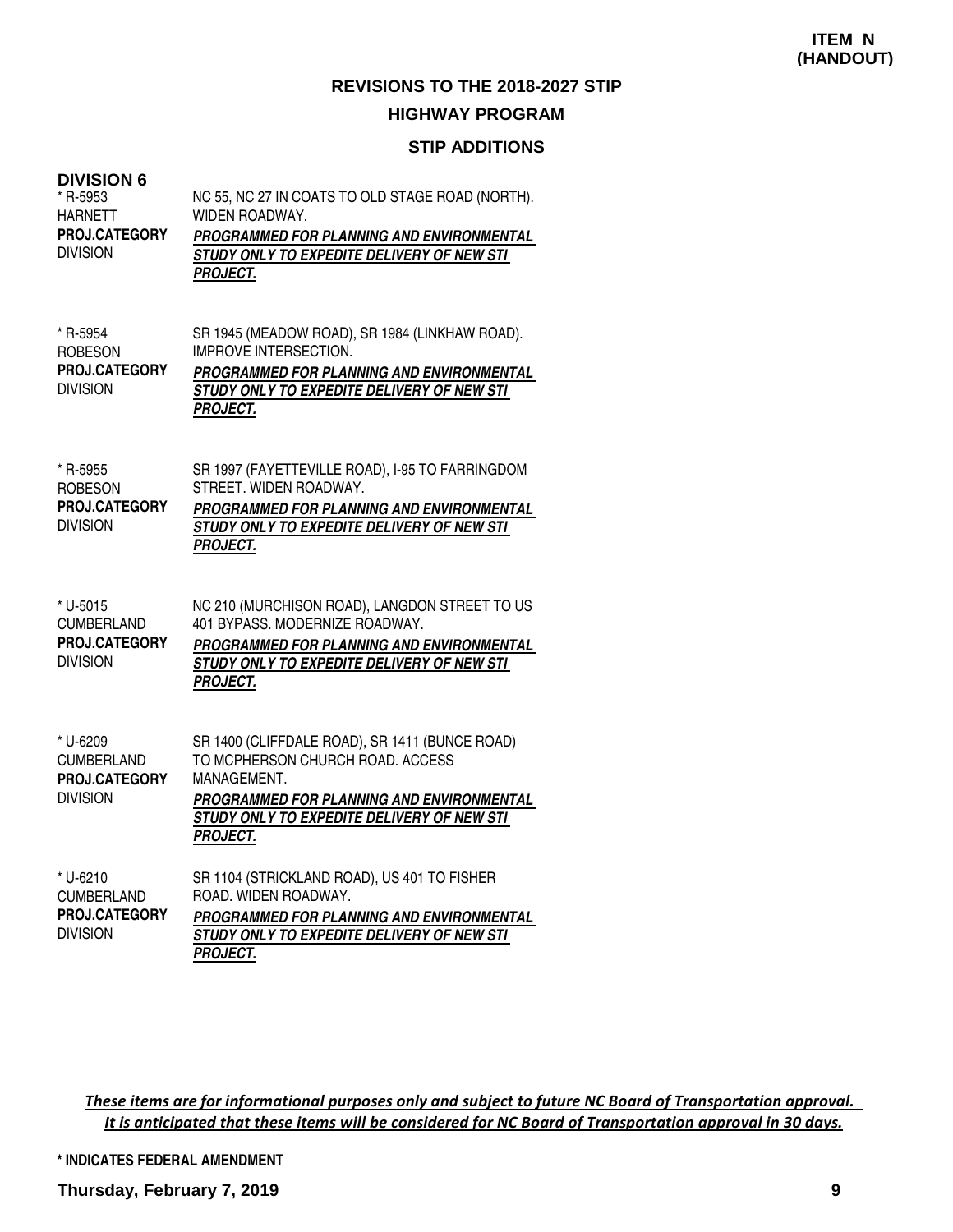## **STIP ADDITIONS**

| <b>DIVISION 6</b><br>* U-6213<br><b>CUMBERLAND</b><br>PROJ.CATEGORY<br><b>DIVISION</b> | SR 1219 (IRELAND DRIVE), SR 1141 (CUMBERLAND<br>ROAD) TO US 401 (RAEFORD ROAD). WIDEN ROADWAY.<br>PROGRAMMED FOR PLANNING AND ENVIRONMENTAL<br>STUDY ONLY TO EXPEDITE DELIVERY OF NEW STI<br><b>PROJECT.</b>                                                                             |
|----------------------------------------------------------------------------------------|------------------------------------------------------------------------------------------------------------------------------------------------------------------------------------------------------------------------------------------------------------------------------------------|
| <b>DIVISION 7</b><br>* I-6059<br><b>ALAMANCE</b><br>PROJ.CATEGORY<br><b>DIVISION</b>   | I-40 / I-85, SR 1981 (TROLLINGWOOD-HAWFIELDS<br>ROAD) IN MEBANE. UPGRADE INTERCHANGE.<br>PROGRAMMED FOR PLANNING AND ENVIRONMENTAL<br>STUDY ONLY TO EXPEDITE DELIVERY OF NEW STI<br>PROJECT.                                                                                             |
| * P-5752<br><b>GUILFORD</b><br>PROJ.CATEGORY<br><b>DIVISION</b>                        | NCRR / NORFOLK SOUTHERN MAIN LINE, HOSKINS<br>STREET IN HIGH POINT. CONSTRUCT GRADE<br>SEPARATION AND CLOSE CROSSING 722351T.<br>PROGRAMMED FOR PLANNING AND ENVIRONMENTAL<br>STUDY ONLY TO EXPEDITE DELIVERY OF NEW STI<br><b>PROJECT.</b>                                              |
| * R-5926<br><b>CASWELL</b><br>PROJ.CATEGORY<br><b>DIVISION</b>                         | US 158 / NC 86, SR 1572 (COUNTY HOME ROAD) TO SR<br>1734 (RP FUQUAY ROAD). CONSTRUCT PASSING<br>LANES.<br>PROGRAMMED FOR PLANNING AND ENVIRONMENTAL<br>STUDY ONLY TO EXPEDITE DELIVERY OF NEW STI<br><b>PROJECT.</b>                                                                     |
| * U-6121<br><b>GUILFORD</b><br>PROJ.CATEGORY<br><b>DIVISION</b>                        | SR 1541 (WENDOVER AVENUE), NC 68 (EASTCHESTER<br>DRIVE) IN HIGH POINT TO SR 1541 (GUILFORD<br>COLLEGE ROAD) IN GREENSBORO. WIDEN TO 6<br>LANES AND CONSTRUCT SIDEWALKS.<br>PROGRAMMED FOR PLANNING AND ENVIRONMENTAL<br>STUDY ONLY TO EXPEDITE DELIVERY OF NEW STI<br><b>PROJECT.</b>    |
| * U-6129<br><b>GUILFORD</b><br>PROJ.CATEGORY<br><b>DIVISION</b>                        | WEST FRIENDLY AVENUE, PEMBROKE ROAD IN<br>GREENSBORO. CONSTRUCT RIGHT TURN LANE ON<br>PEMBROKE ROAD AND CONVERT EXISTING RIGHT<br>TURN LANE TO A LEFT TURN TO PROVIDE DUAL LEFTS.<br>PROGRAMMED FOR PLANNING AND ENVIRONMENTAL<br>STUDY ONLY TO EXPEDITE DELIVERY OF NEW STI<br>PROJECT. |

These items are for informational purposes only and subject to future NC Board of Transportation approval. It is anticipated that these items will be considered for NC Board of Transportation approval in 30 days.

#### **\* INDICATES FEDERAL AMENDMENT**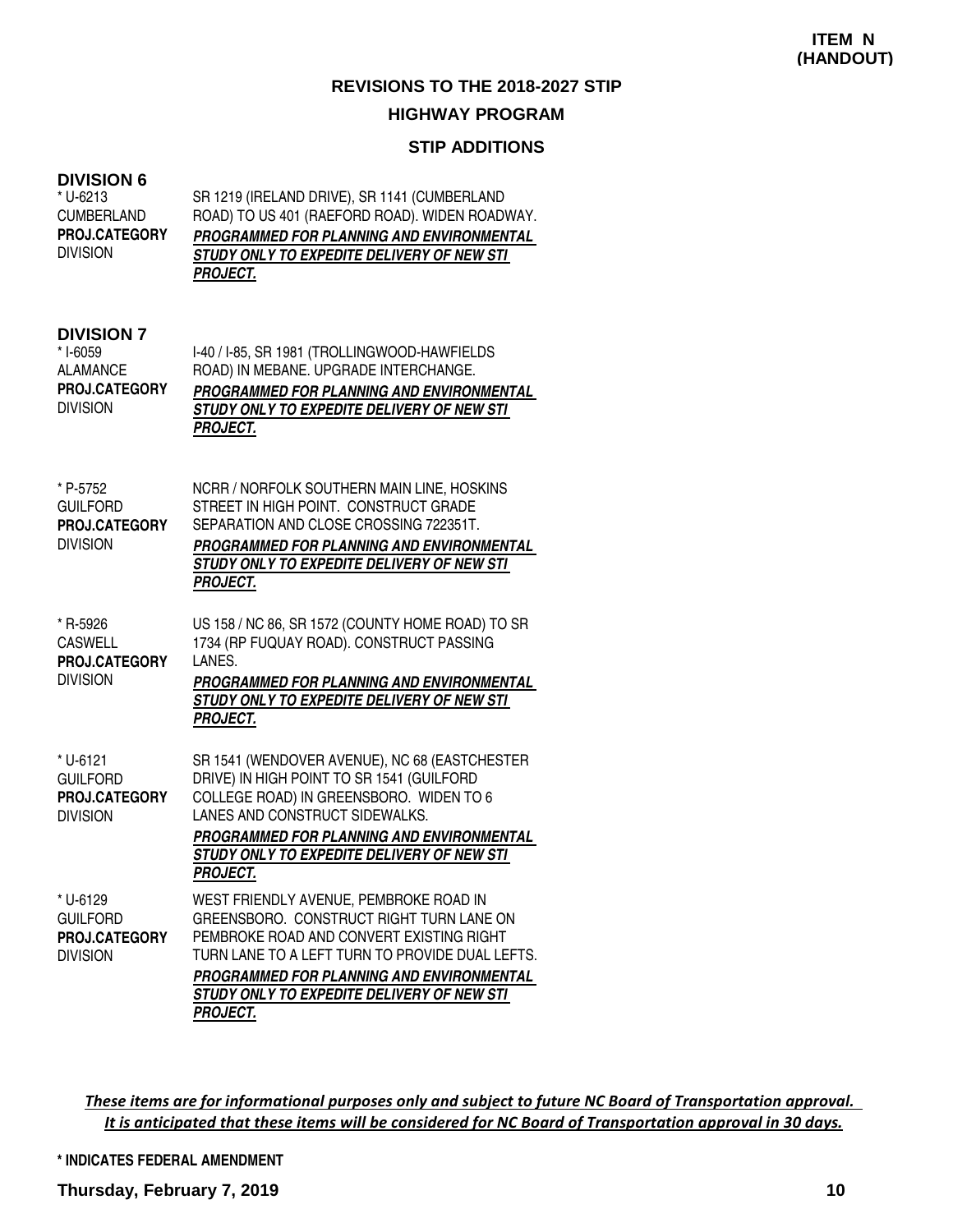#### **STIP ADDITIONS**

| <b>DIVISION 7</b><br>* U-6132<br><b>ALAMANCE</b><br>PROJ.CATEGORY<br><b>DIVISION</b> | SR 1716 (NORTH MAIN STREET), SR 2396 (WEST<br>PARKER STREET) IN GRAHAM. IMPROVE<br>INTERSECTION.<br>PROGRAMMED FOR PLANNING AND ENVIRONMENTAL<br>STUDY ONLY TO EXPEDITE DELIVERY OF NEW STI<br><b>PROJECT.</b>                                                                                            |
|--------------------------------------------------------------------------------------|-----------------------------------------------------------------------------------------------------------------------------------------------------------------------------------------------------------------------------------------------------------------------------------------------------------|
| * U-6181<br><b>GUILFORD</b><br>PROJ.CATEGORY<br><b>DIVISION</b>                      | SR 2835 (MCKNIGHT MILL ROAD), SR 2842<br>(MINORWOOD ROAD). UPGRADE INTERSECTION.<br>PROGRAMMED FOR PLANNING AND ENVIRONMENTAL<br>STUDY ONLY TO EXPEDITE DELIVERY OF NEW STI<br><b>PROJECT.</b>                                                                                                            |
| * U-6182<br><b>ALAMANCE</b><br>PROJ.CATEGORY<br><b>DIVISION</b>                      | NC 87 (WEBB AVENUE), SR 1515 (FLORA AVENUE).<br>INSTALL TRAFFIC SIGNAL AND ADD TURN LANES.<br>PROGRAMMED FOR PLANNING AND ENVIRONMENTAL<br>STUDY ONLY TO EXPEDITE DELIVERY OF NEW STI<br><b>PROJECT.</b>                                                                                                  |
| * U-6183<br><b>ALAMANCE</b><br>PROJ.CATEGORY<br><b>DIVISION</b>                      | NC 49 (ROXBORO ROAD), SR 1928 (WILKINS ROAD)<br>AND SR 1927 (BASON ROAD). UPGRADE K-TYPE<br>INTERSECTION.<br>PROGRAMMED FOR PLANNING AND ENVIRONMENTAL<br>STUDY ONLY TO EXPEDITE DELIVERY OF NEW STI<br><b>PROJECT.</b>                                                                                   |
| * U-6184<br><b>ALAMANCE</b><br>PROJ.CATEGORY<br><b>DIVISION</b>                      | NC 54 (CHAPEL HILL ROAD), SR 1445 (SOUTH O'NEAL<br>STREET) IN BURLINGTON. RECONFIGURE<br>INTERSECTION TO MAKE O'NEAL STREET THE<br>THROUGH MOVEMENT WITH NC 54 EAST OF THE<br>INTERSECTION.<br>PROGRAMMED FOR PLANNING AND ENVIRONMENTAL<br>STUDY ONLY TO EXPEDITE DELIVERY OF NEW STI<br><u>PROJECT.</u> |
| * U-6185<br><b>GUILFORD</b><br>PROJ.CATEGORY<br><b>DIVISION</b>                      | MCCONNEL ROAD, GORRELL STREET AND WILLOW<br>HOPE STREET IN GREENSBORO. CONSTRUCT<br>ROUNDABOUT.<br>PROGRAMMED FOR PLANNING AND ENVIRONMENTAL<br>STUDY ONLY TO EXPEDITE DELIVERY OF NEW STI<br><b>PROJECT.</b>                                                                                             |

These items are for informational purposes only and subject to future NC Board of Transportation approval. It is anticipated that these items will be considered for NC Board of Transportation approval in 30 days.

**\* INDICATES FEDERAL AMENDMENT**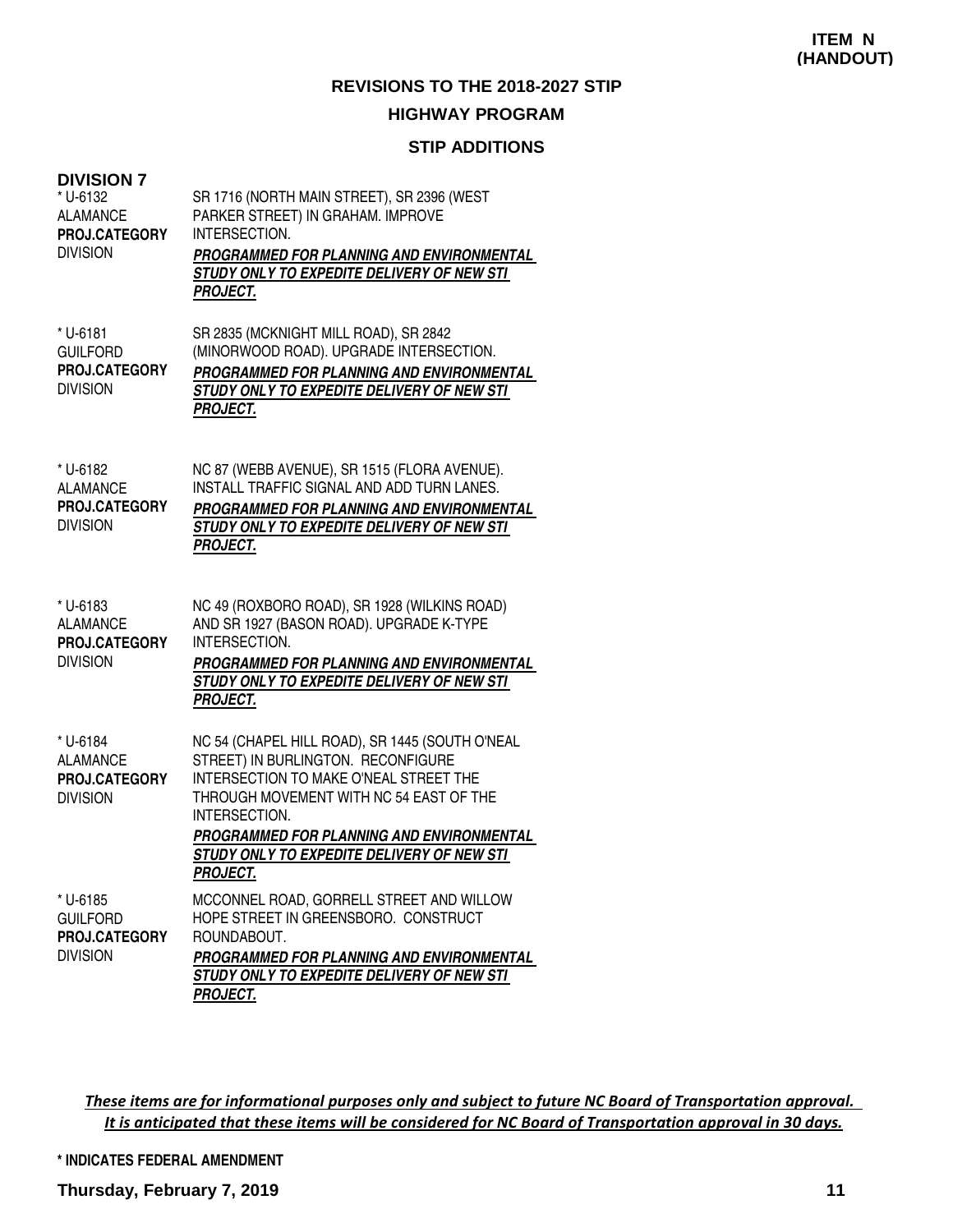## **STIP ADDITIONS**

| <b>DIVISION 7</b><br>* U-6186<br><b>GUILFORD</b><br>PROJ.CATEGORY<br><b>DIVISION</b>                       | SR 1001 (NORTH CHURCH STREET), SR 2516<br>(ARCHERGATE ROAD) AND SR 2329 (SPENCER-DIXON<br>ROAD) IN GREENSBORO. REALIGN INTERSECTION.<br>PROGRAMMED FOR PLANNING AND ENVIRONMENTAL<br>STUDY ONLY TO EXPEDITE DELIVERY OF NEW STI<br><b>PROJECT.</b>                      |
|------------------------------------------------------------------------------------------------------------|-------------------------------------------------------------------------------------------------------------------------------------------------------------------------------------------------------------------------------------------------------------------------|
| * U-6211<br><b>GUILFORD</b><br>PROJ.CATEGORY<br><b>DIVISION</b>                                            | SR 2133 (PLEASANT RIDGE ROAD), SR 2136 (FLEMING<br>ROAD) IN SUMMERFIELD. CONSTRUCT TURN LANES.<br>PROGRAMMED FOR PLANNING AND ENVIRONMENTAL<br>STUDY ONLY TO EXPEDITE DELIVERY OF NEW STI<br><b>PROJECT.</b>                                                            |
| * U-6212<br><b>GUILFORD</b><br>PROJ.CATEGORY<br><b>DIVISION</b>                                            | NC 62, SR 1007 (RANDLEMAN ROAD). CONSTRUCT<br><b>TURN LANES.</b><br>PROGRAMMED FOR PLANNING AND ENVIRONMENTAL<br>STUDY ONLY TO EXPEDITE DELIVERY OF NEW STI<br><b>PROJECT.</b>                                                                                          |
| * U-6214<br><b>ALAMANCE</b><br><b>PROJ.CATEGORY</b><br><b>DIVISION</b>                                     | SR 1455 (EAST HAGGARD AVENUE), NC 87 (WEST<br>WEBB AVENUE) / NC 100 (UNIVERSITY DRIVE) IN ELON.<br><b>IMPROVE INTERSECTION.</b><br>PROGRAMMED FOR PLANNING AND ENVIRONMENTAL<br>STUDY ONLY TO EXPEDITE DELIVERY OF NEW STI<br><b>PROJECT.</b>                           |
| <b>DIVISION 8</b><br>* R-3333<br><b>HOKE</b><br><b>SCOTLAND</b><br><b>PROJ.CATEGORY</b><br><b>DIVISION</b> | US 401, US 401 BUSINESS NORTH OF LAURINBURG TO<br>US 401 BUSINESS EAST OF RAEFORD. CONSTRUCT<br>PASSING LANES, TURN LANES, AND PAVED<br>SHOULDERS.<br>PROGRAMMED FOR PLANNING AND ENVIRONMENTAL<br>STUDY ONLY TO EXPEDITE DELIVERY OF NEW STI<br><i><b>PROJECT.</b></i> |
| * R-5927<br><b>MOORE</b><br>PROJ.CATEGORY<br><b>DIVISION</b>                                               | US 15 / US 501, NC 2 AND NC 211 TRAFFIC CIRCLE IN<br>PINEHURST TO NC 73. WIDEN TO MULTILANES.<br>PROGRAMMED FOR PLANNING AND ENVIRONMENTAL<br>STUDY ONLY TO EXPEDITE DELIVERY OF NEW STI<br><b>PROJECT.</b>                                                             |

These items are for informational purposes only and subject to future NC Board of Transportation approval. It is anticipated that these items will be considered for NC Board of Transportation approval in 30 days.

**\* INDICATES FEDERAL AMENDMENT**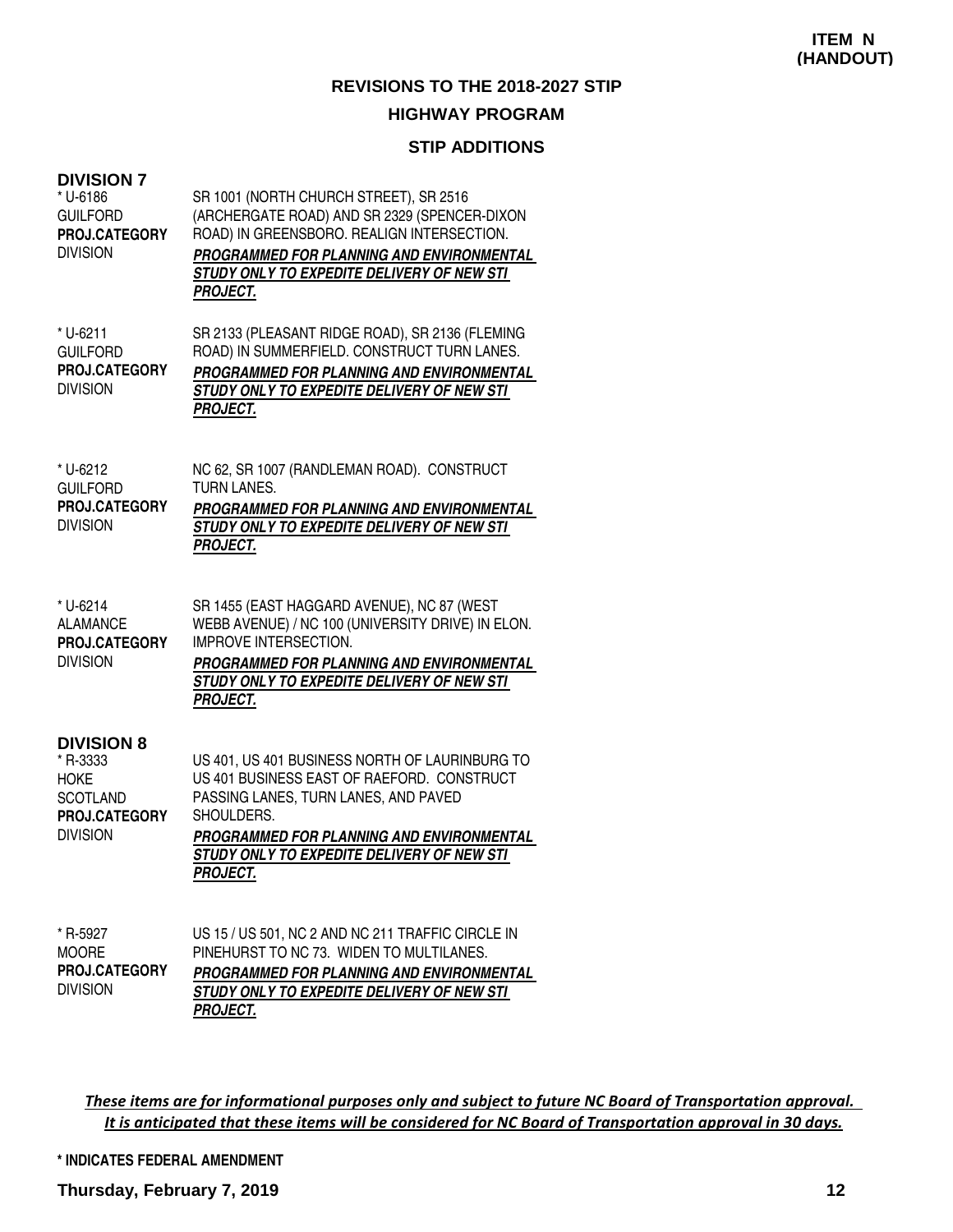## **STIP ADDITIONS**

| <b>DIVISION 8</b><br>* R-5928<br><b>RICHMOND</b><br>PROJ.CATEGORY<br><b>DIVISION</b> | US 1, SR 1640 (WIREGRASS ROAD) TO LOCH LAURIN<br>LANE. WIDEN TO MULTILANES.<br>PROGRAMMED FOR PLANNING AND ENVIRONMENTAL<br>STUDY ONLY TO EXPEDITE DELIVERY OF NEW STI<br><b>PROJECT.</b>                                                                                |
|--------------------------------------------------------------------------------------|--------------------------------------------------------------------------------------------------------------------------------------------------------------------------------------------------------------------------------------------------------------------------|
| * R-5929<br><b>MOORE</b><br>PROJ.CATEGORY<br><b>DIVISION</b>                         | NC 24 / NC 27, SR 1006 (GLENDON-CARTHAGE ROAD)<br>IN CARTHAGE. IMPROVE INTERSECTION AND<br>ADJACENT INTERSECTIONS OF EACH FACILITY WITH<br>US 15 / US 501.<br>PROGRAMMED FOR PLANNING AND ENVIRONMENTAL<br>STUDY ONLY TO EXPEDITE DELIVERY OF NEW STI<br><b>PROJECT.</b> |
| * R-5930<br><b>CHATHAM</b><br>PROJ.CATEGORY<br><b>DIVISION</b>                       | NEW ROUTE, COUNTRY ROUTT BROWN ROAD TO US<br>15 / US 501. CONSTRUCT 2-LANE ROADWAY ON NEW<br>LOCATION.<br>PROGRAMMED FOR PLANNING AND ENVIRONMENTAL<br>STUDY ONLY TO EXPEDITE DELIVERY OF NEW STI<br><b>PROJECT.</b>                                                     |
| * R-5931<br><b>RANDOLPH</b><br><b>PROJ.CATEGORY</b><br><b>DIVISION</b>               | NC 49, SR 1174 (WAYNICK MEADOW ROAD) TO SOUTH<br>OF SR 1193 (OLD NC 49). WIDEN TO MULTILANES.<br>PROGRAMMED FOR PLANNING AND ENVIRONMENTAL<br>STUDY ONLY TO EXPEDITE DELIVERY OF NEW STI<br><b>PROJECT.</b>                                                              |
| * R-5932<br><b>MONTGOMERY</b><br><b>MOORE</b><br>PROJ.CATEGORY<br><b>DIVISION</b>    | NC 24 / NC 27, I-73 / I-74 / US 220 TO SR 1644 (OLD<br>GLENDON ROAD). MODERNIZE ROADWAY.<br>PROGRAMMED FOR PLANNING AND ENVIRONMENTAL<br>STUDY ONLY TO EXPEDITE DELIVERY OF NEW STI<br><b>PROJECT.</b>                                                                   |

| * R-5956<br>RANDOLPH | US 220 BUSINESS (NORTH FAYETTEVILLE STREET), SR<br>2269 (VISION DRIVE) ITO SR 2123 (CAUDLE ROAD) IN |
|----------------------|-----------------------------------------------------------------------------------------------------|
| PROJ.CATEGORY        | ASHEBORO, WIDEN TO MULTILANES.                                                                      |
| <b>DIVISION</b>      | PROGRAMMED FOR PLANNING AND ENVIRONMENTAL                                                           |
|                      | STUDY ONLY TO EXPEDITE DELIVERY OF NEW STI                                                          |
|                      | <b>PROJECT.</b>                                                                                     |

These items are for informational purposes only and subject to future NC Board of Transportation approval. It is anticipated that these items will be considered for NC Board of Transportation approval in 30 days.

#### **\* INDICATES FEDERAL AMENDMENT**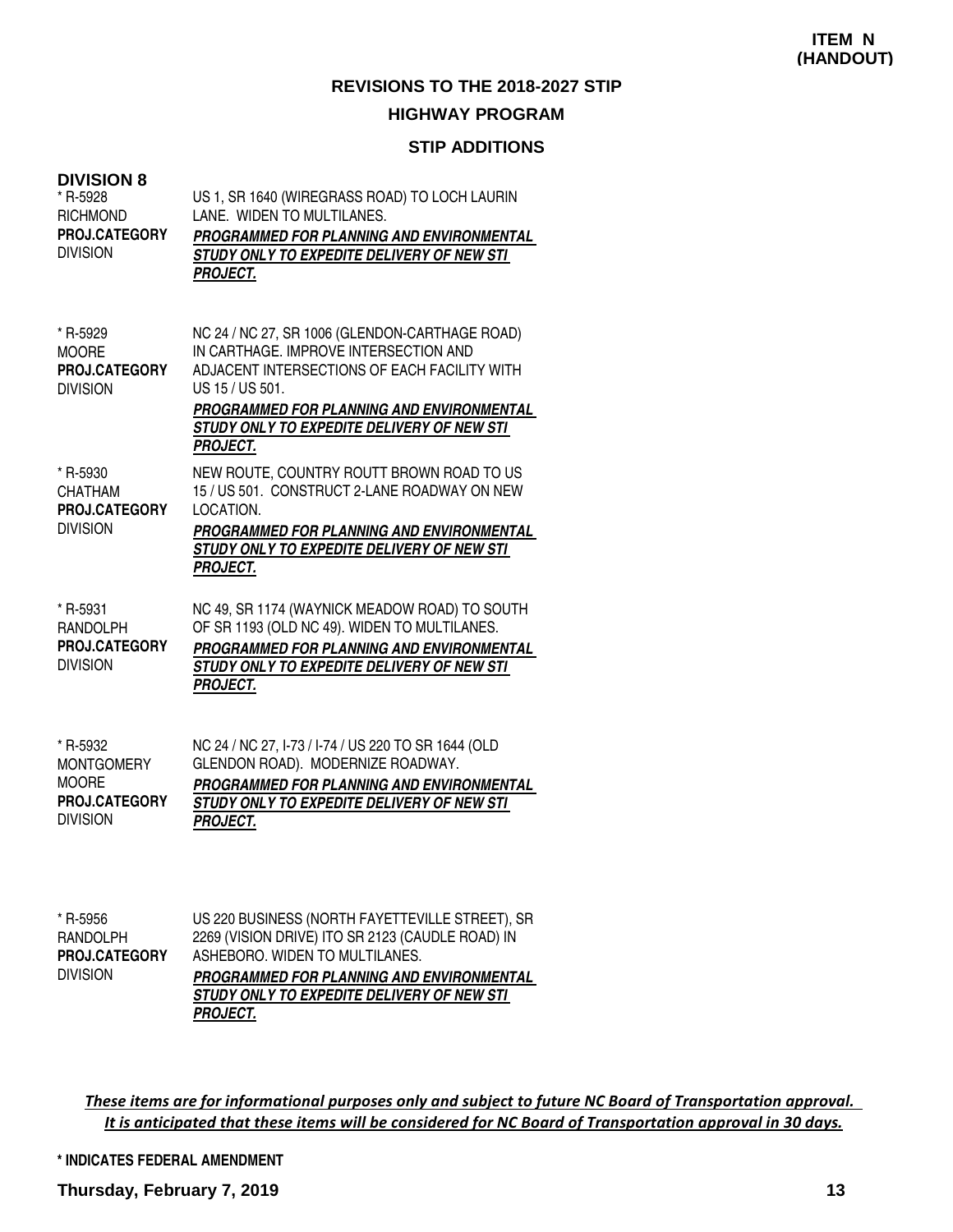# **STIP ADDITIONS**

| <b>DIVISION 8</b><br>* R-5957<br><b>RANDOLPH</b><br>PROJ.CATEGORY<br><b>DIVISION</b> | NC 42 (EAST SALISBURY STREET), SR 2189 (MARTIN<br>LUTHER KING, JR. DRIVE) / NORTH RANDOLPH<br>AVENUE TO SR 2237 (EAST SALISBURY STREET) IN<br>ASHEBORO. IMPROVE CORRIDOR.<br>PROGRAMMED FOR PLANNING AND ENVIRONMENTAL<br>STUDY ONLY TO EXPEDITE DELIVERY OF NEW STI<br><b>PROJECT.</b> |
|--------------------------------------------------------------------------------------|-----------------------------------------------------------------------------------------------------------------------------------------------------------------------------------------------------------------------------------------------------------------------------------------|
| * R-5958<br>RANDOLPH<br><b>PROJ.CATEGORY</b><br><b>DIVISION</b>                      | NC 159 (ZOO PARKWAY), RIDGE STREET IN<br>ASHEBORO. IMPROVE INTERSECTION.<br>PROGRAMMED FOR PLANNING AND ENVIRONMENTAL<br>STUDY ONLY TO EXPEDITE DELIVERY OF NEW STI<br><b>PROJECT.</b>                                                                                                  |
| * R-5959<br>LEE<br><b>PROJ.CATEGORY</b><br><b>DIVISION</b>                           | SR 1521 (KELLY DRIVE), SR 1519 (NASH STREET) TO<br>NORTHEAST OF CENTRAL CAROLINA COMMUNITY<br>COLLEGE. CONSTRUCT 3-LANE REALIGNMENT OF<br><b>KELLY DRIVE.</b><br>PROGRAMMED FOR PLANNING AND ENVIRONMENTAL<br>STUDY ONLY TO EXPEDITE DELIVERY OF NEW STI<br><b>PROJECT.</b>             |
| * R-5960<br>LEE<br><b>PROJ.CATEGORY</b><br><b>DIVISION</b>                           | NEW ROUTE, SR 1133 (LEE AVENUE) TO EXISTING<br>COMMERCE DRIVE IN SANFORD. CONSTRUCT 2-LANE<br><b>EXTENSION OF COMMERCE DRIVE.</b><br>PROGRAMMED FOR PLANNING AND ENVIRONMENTAL<br>STUDY ONLY TO EXPEDITE DELIVERY OF NEW STI<br><b>PROJECT.</b>                                         |
| * R-5961<br>CHATHAM<br><b>PROJ.CATEGORY</b><br><b>DIVISION</b>                       | NC 87, NC 902 IN PITTSBORO TO US 64 BYPASS.<br>WIDEN TO 12-FT LANES AND 4-FT PAVED SHOULDERS.<br>PROGRAMMED FOR PLANNING AND ENVIRONMENTAL<br>STUDY ONLY TO EXPEDITE DELIVERY OF NEW STI<br><b>PROJECT.</b>                                                                             |
| * R-5963<br><b>CHATHAM</b><br><b>PROJ.CATEGORY</b><br><b>DIVISION</b>                | NEW ROUTE, US 15 / US 501 / NC 87 TO US 64<br>BUSINESS. CONSTRUCT 2-LANE ROADWAY ON NEW<br>LOCATION.<br>PROGRAMMED FOR PLANNING AND ENVIRONMENTAL<br>STUDY ONLY TO EXPEDITE DELIVERY OF NEW STI                                                                                         |

**PROJECT.**

These items are for informational purposes only and subject to future NC Board of Transportation approval. It is anticipated that these items will be considered for NC Board of Transportation approval in 30 days.

#### **\* INDICATES FEDERAL AMENDMENT**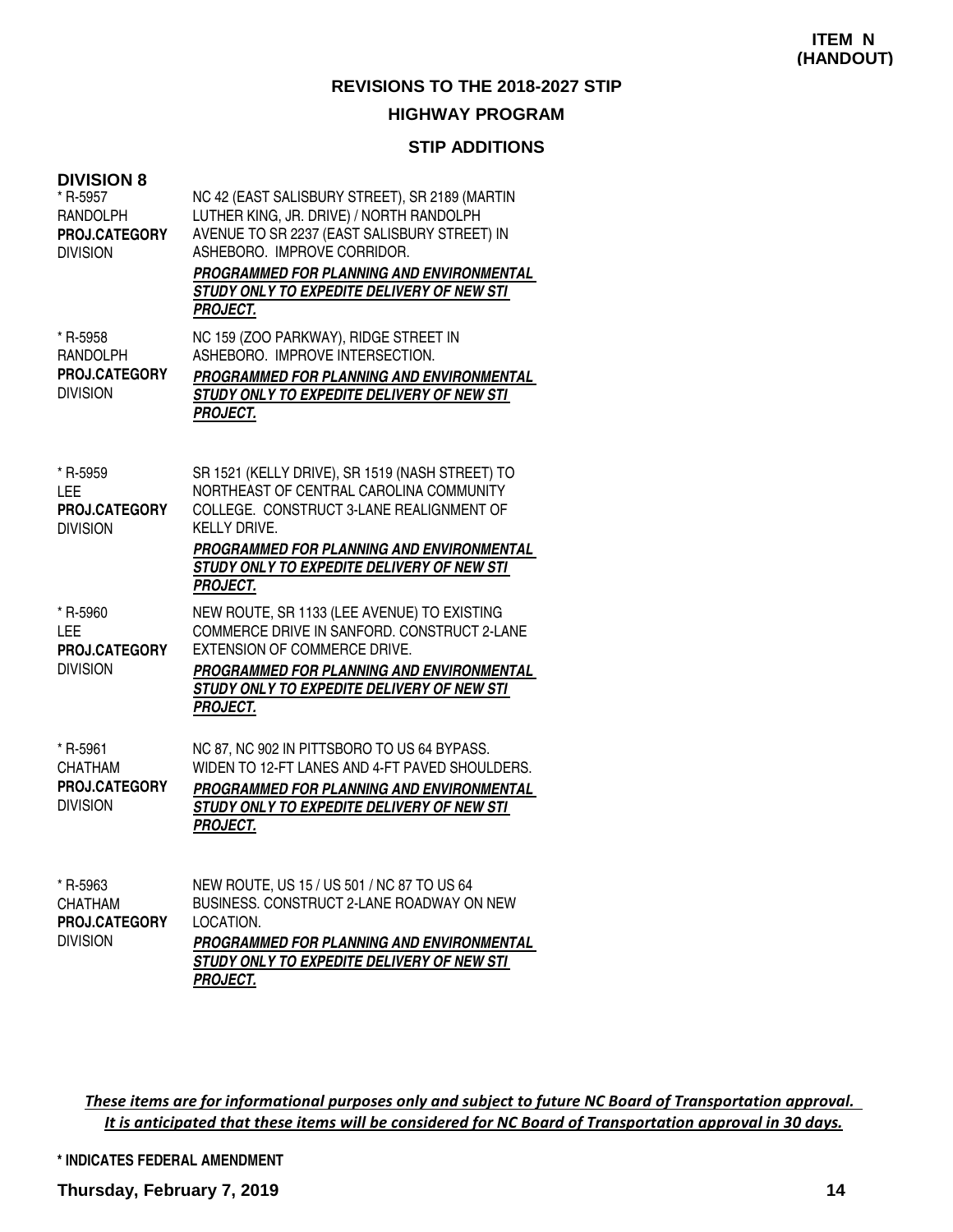#### **STIP ADDITIONS**

#### **DIVISION 8**

| * U-6191<br><b>RANDOLPH</b><br>PROJ.CATEGORY<br><b>DIVISION</b>                        | NC 62, SR 3252 (SURRETT DRIVE) IN TRINITY TO SR<br>1009 (NORTH MAIN STREET) IN ARCHDALE.<br>MODERNIZE ROADWAY.<br>PROGRAMMED FOR PLANNING AND ENVIRONMENTAL<br>STUDY ONLY TO EXPEDITE DELIVERY OF NEW STI<br><b>PROJECT.</b>                                 |
|----------------------------------------------------------------------------------------|--------------------------------------------------------------------------------------------------------------------------------------------------------------------------------------------------------------------------------------------------------------|
| * U-6192<br><b>CHATHAM</b><br><b>ORANGE</b><br><b>PROJ.CATEGORY</b><br><b>DIVISION</b> | US 15 / US 501, US 64 BYPASS TO SR 1919 (SMITH<br>LEVEL ROAD). CONVERT REMAINING NON-<br>SYNCHRONIZED SECTIONS OF FACILITY TO<br>SYNCHRONIZED STREET.<br>PROGRAMMED FOR PLANNING AND ENVIRONMENTAL<br>STUDY ONLY TO EXPEDITE DELIVERY OF NEW STI<br>PROJECT. |

#### **DIVISION 9**

| * B-5006             | NOVACK STREET, REPLACE BRIDGE 330285 OVER MILL CONSTRUCTION FY 2022 - |           | \$1,600,000   | (BGOFF) |
|----------------------|-----------------------------------------------------------------------|-----------|---------------|---------|
| <b>FORSYTH</b>       | <b>CREEK IN WINSTON-SALEM.</b>                                        | FY 2022 - | \$400,000 (L) |         |
| <b>PROJ.CATEGORY</b> | <b>PROJECT RE-ADDED AT REQUEST OF CITY</b>                            |           | \$2,000,000   |         |
| <b>DIVISION</b>      |                                                                       |           |               |         |

| * P-5751<br><b>DAVIDSON</b><br><b>PROJ.CATEGORY</b><br><b>DIVISION</b> | NCRR / NORFOLK SOUTHERN MAIN LINE, SR 2165<br>(TURNER STREET) IN THOMASVILLE. CONSTRUCT<br>GRADE SEPARATION AND CLOSE CROSSING 722327S.<br>PROGRAMMED FOR PLANNING AND ENVIRONMENTAL<br>STUDY ONLY TO EXPEDITE DELIVERY OF NEW STI<br>PROJECT. |
|------------------------------------------------------------------------|------------------------------------------------------------------------------------------------------------------------------------------------------------------------------------------------------------------------------------------------|
| * U-6187<br>DAVIE<br><b>PROJ.CATEGORY</b><br><b>DIVISION</b>           | NEW ROUTE, SR 1630 (BALTIMORE ROAD) TO I-40.<br>CONSTRUCT 2-LANE EXTENSION OF BALTIMORE ROAD<br>AND INTERCHANGE AT I-40.<br>PROGRAMMED FOR PLANNING AND ENVIRONMENTAL<br><i>STUDY ONLY TO EXPEDITE DELIVERY OF NEW STI</i><br><b>PROJECT.</b>  |
| * U-6188<br><b>FORSYTH</b><br><b>PROJ.CATEGORY</b><br><b>DIVISION</b>  | SR 1969 (PINEY GROVE ROAD), NORTH OF NELSON<br>STREET TO SR 2031 (BROWN ROAD) IN<br>KERNERSVILLE, WIDEN TO 3 LANES.<br>PROGRAMMED FOR PLANNING AND ENVIRONMENTAL<br>STUDY ONLY TO EXPEDITE DELIVERY OF NEW STI<br>PROJECT.                     |

These items are for informational purposes only and subject to future NC Board of Transportation approval. It is anticipated that these items will be considered for NC Board of Transportation approval in 30 days.

#### **\* INDICATES FEDERAL AMENDMENT**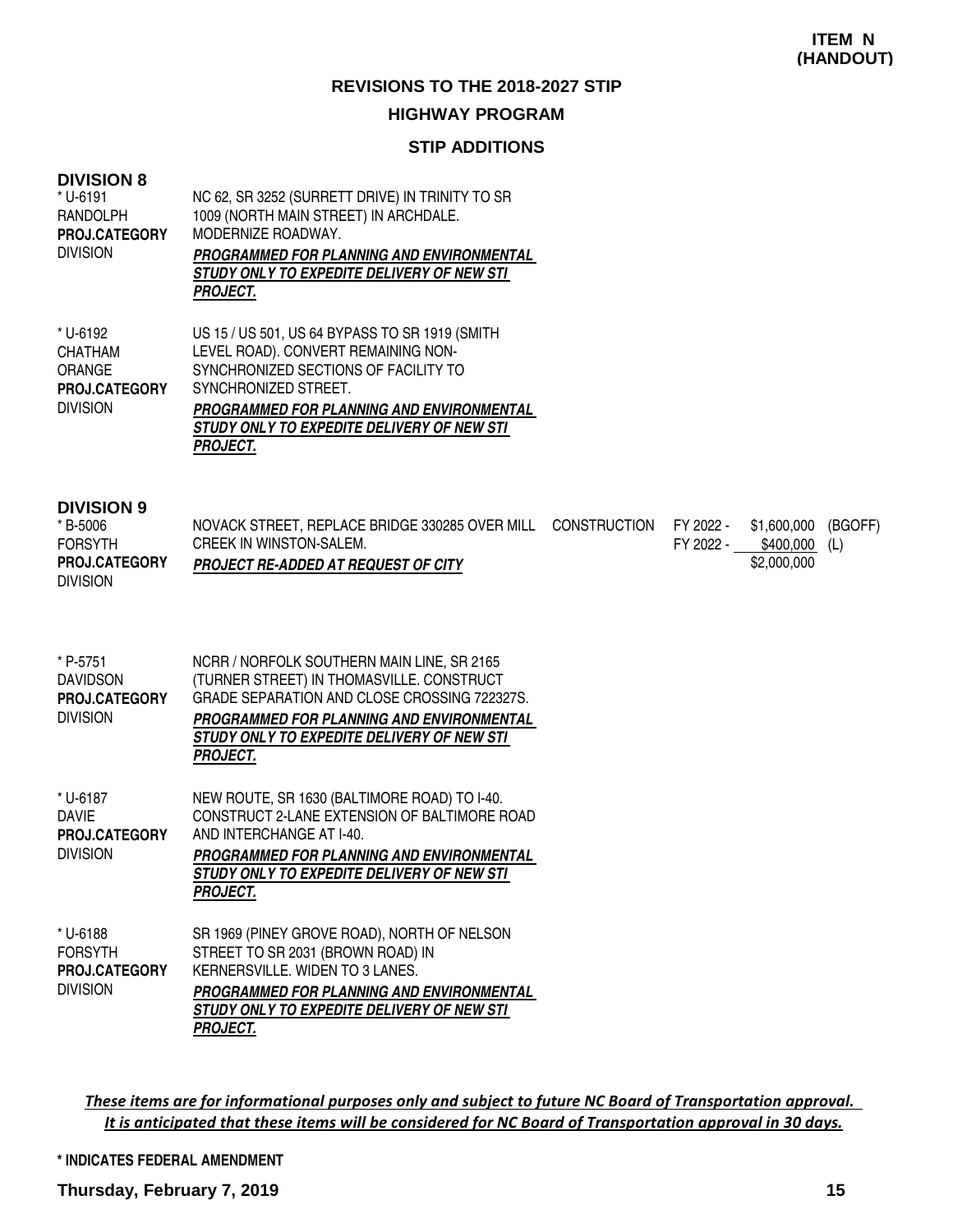## **STIP ADDITIONS**

| <b>DIVISION 9</b><br>* U-6189<br><b>FORSYTH</b><br>PROJ.CATEGORY<br><b>DIVISION</b>    | SR 1156 (LEWISVILLE- CLEMMONS ROAD), SR 1103<br>(STYERS FERRY ROAD) TO SR 1101 (SHALLOWFORD<br>ROAD) IN LEWISVILLE. WIDEN TO 3 LANES WITH<br>BICYCLE AND PEDESTRIAN ACCOMMODATIONS.<br>PROGRAMMED FOR PLANNING AND ENVIRONMENTAL<br>STUDY ONLY TO EXPEDITE DELIVERY OF NEW STI<br><b>PROJECT.</b> |                     |                        |                                                      |
|----------------------------------------------------------------------------------------|---------------------------------------------------------------------------------------------------------------------------------------------------------------------------------------------------------------------------------------------------------------------------------------------------|---------------------|------------------------|------------------------------------------------------|
| U-6190<br><b>FORSYTH</b><br>PROJ.CATEGORY<br><b>DIVISION</b>                           | NC 65 (BETHANIA-RURAL HALL ROAD), SR 1647 (GLADE<br>STREET) TO NC 66 IN RURAL HALL. WIDEN TO 3 LANES.<br>PROGRAMMED FOR PLANNING AND ENVIRONMENTAL<br>STUDY ONLY TO EXPEDITE DELIVERY OF NEW STI<br><b>PROJECT.</b>                                                                               |                     |                        |                                                      |
| <b>DIVISION 10</b><br>* C-5536<br><b>MECKLENBURG</b><br>PROJ.CATEGORY<br><b>EXEMPT</b> | CHARLOTTE, MECKLENBURG COUNTY AIR QUALITY -<br>GRADE (GRANTS TO REPLACE AGING DIESEL<br>ENGINS). REPLACE, REPOWER OR RETROFIT AGING<br>DIESEL VEHICLES AND EQUIPMENT.<br>ADD CMAQ PROJECT.                                                                                                        | <b>CONSTRUCTION</b> | FY 2019 -<br>FY 2019 - | \$500,000<br>(CMAQ)<br>\$125,000<br>(L)<br>\$625,000 |
| * R-2246A<br><b>CABARRUS</b><br>PROJ.CATEGORY<br><b>DIVISION</b>                       | GEORGE LILES PARKWAY, NC 49 TO SR 1304<br>(ROBERTA ROAD)<br>PROGRAMMED FOR PLANNING AND ENVIRONMENTAL<br>STUDY ONLY TO EXPEDITE DELIVERY OF NEW STI<br><b>PROJECT.</b>                                                                                                                            |                     |                        |                                                      |
| * U-6165<br><b>MECKLENBURG</b><br>PROJ.CATEGORY<br><b>DIVISION</b>                     | SR 3687 (PARK ROAD), JOHNSTON ROAD TO NC 51<br>(PINEVILLE-MATTHEWS ROAD). WIDEN TO MULTI-<br>LANES.<br>PROGRAMMED FOR PLANNING AND ENVIRONMENTAL<br>STUDY ONLY TO EXPEDITE DELIVERY OF NEW STI<br><b>PROJECT.</b>                                                                                 |                     |                        |                                                      |
| * U-6166<br><b>MECKLENBURG</b><br>PROJ.CATEGORY<br><b>DIVISION</b>                     | NEW ROUTE, SR 3168 (SAM NEWELL ROAD) TO SR<br>5215 (NORTHEAST PARKWAY. CONSTRUCT MULTI-<br>LANES ON NEW LOCATION.<br>PROGRAMMED FOR PLANNING AND ENVIRONMENTAL<br>STUDY ONLY TO EXPEDITE DELIVERY OF NEW STI<br><b>PROJECT.</b>                                                                   |                     |                        |                                                      |

These items are for informational purposes only and subject to future NC Board of Transportation approval. It is anticipated that these items will be considered for NC Board of Transportation approval in 30 days.

**\* INDICATES FEDERAL AMENDMENT**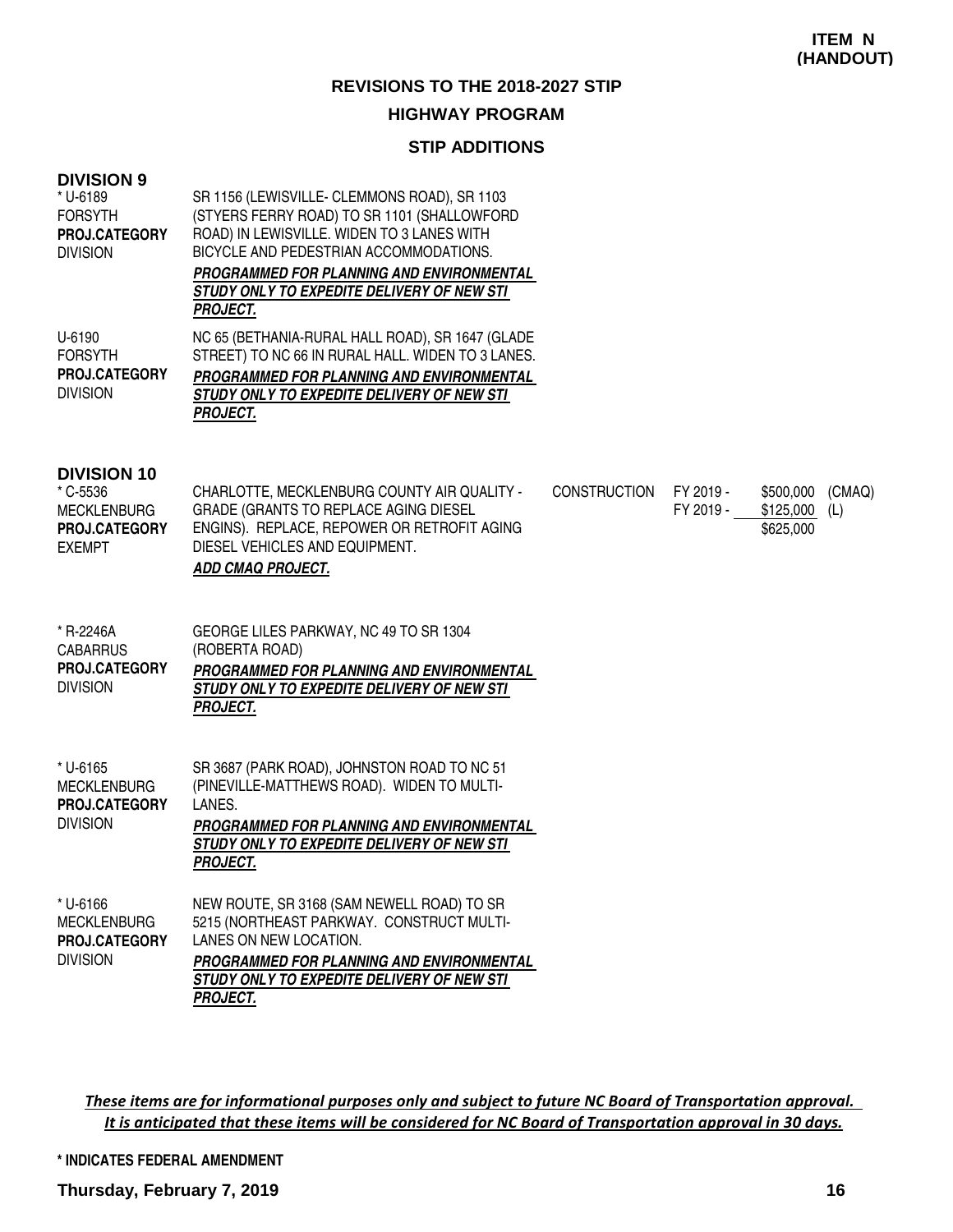## **STIP ADDITIONS**

| <b>DIVISION 10</b><br>* U-6167<br><b>MECKLENBURG</b><br>PROJ.CATEGORY<br><b>DIVISION</b> | ARDREY KELL ROAD, US 521 (JOHNSTON ROAD) TO SR<br>3624 (REA ROAD). WIDEN TO MULTI-LANES.<br>PROGRAMMED FOR PLANNING AND ENVIRONMENTAL<br>STUDY ONLY TO EXPEDITE DELIVERY OF NEW STI<br><b>PROJECT.</b>                                                                       |
|------------------------------------------------------------------------------------------|------------------------------------------------------------------------------------------------------------------------------------------------------------------------------------------------------------------------------------------------------------------------------|
| * U-6168<br><b>MECKLENBURG</b><br><b>PROJ.CATEGORY</b><br><b>DIVISION</b>                | SR 1441 (CAROWINDS BOULEVARD EXTENSION), NC 49<br>(SOUTH TRYON STREET TO NC 160 (STEELE CREEK<br>ROAD). CONSTRUCT TWO LANE DIVIDED ROADWAY<br>ON NEW LOCATION.<br>PROGRAMMED FOR PLANNING AND ENVIRONMENTAL<br>STUDY ONLY TO EXPEDITE DELIVERY OF NEW STI<br><b>PROJECT.</b> |
| * U-6169<br><b>UNION</b><br>PROJ.CATEGORY<br><b>DIVISION</b>                             | SR 1009 (OLD MONROE ROAD), SR 1377 (WESLEY<br>CHAPEL-STOUTS ROAD) TO SR 1349 (AIRPORT ROAD).<br>PROGRAMMED FOR PLANNING AND ENVIRONMENTAL<br>STUDY ONLY TO EXPEDITE DELIVERY OF NEW STI<br><b>PROJECT.</b>                                                                   |
| * U-6170<br><b>UNION</b><br><b>PROJ.CATEGORY</b><br><b>DIVISION</b>                      | SR 1004 (LAWYERS ROAD), I-485 TO SR 1524 (STEVENS<br>MILL ROAD). WIDEN ROADWAY TO FOUR LANES.<br>PROGRAMMED FOR PLANNING AND ENVIRONMENTAL<br>STUDY ONLY TO EXPEDITE DELIVERY OF NEW STI<br><b>PROJECT.</b>                                                                  |
| * U-6171<br><b>MECKLENBURG</b><br><b>PROJ.CATEGORY</b><br><b>DIVISION</b>                | BAILEY ROAD EXTENSION, US 21 (STATESVILLE ROAD)<br>TO FUTURE NORTHCROSS DRIVE EXTENSION.<br>CONSTRUCT 2 LANE ROADWAY ON NEW LOCATION.<br>PROGRAMMED FOR PLANNING AND ENVIRONMENTAL<br>STUDY ONLY TO EXPEDITE DELIVERY OF NEW STI<br><b>PROJECT.</b>                          |
| <b>DIVISION 12</b><br>* U-6175<br><b>IREDELL</b><br>PROJ.CATEGORY<br><b>DIVISION</b>     | SR 1005 (OLD MOUNTAIN ROAD), US 21/NC 115 (NORTH<br>MAIN STREET) TO SR 1004 (BUFFALO SHOALS ROAD).<br>WIDEN TO FOUR LANES WITH A MEDIAN.<br>PROGRAMMED FOR PLANNING AND ENVIRONMENTAL<br>STUDY ONLY TO EXPEDITE DELIVERY OF NEW STI<br><u>PROJECT.</u>                       |

These items are for informational purposes only and subject to future NC Board of Transportation approval. It is anticipated that these items will be considered for NC Board of Transportation approval in 30 days.

**\* INDICATES FEDERAL AMENDMENT**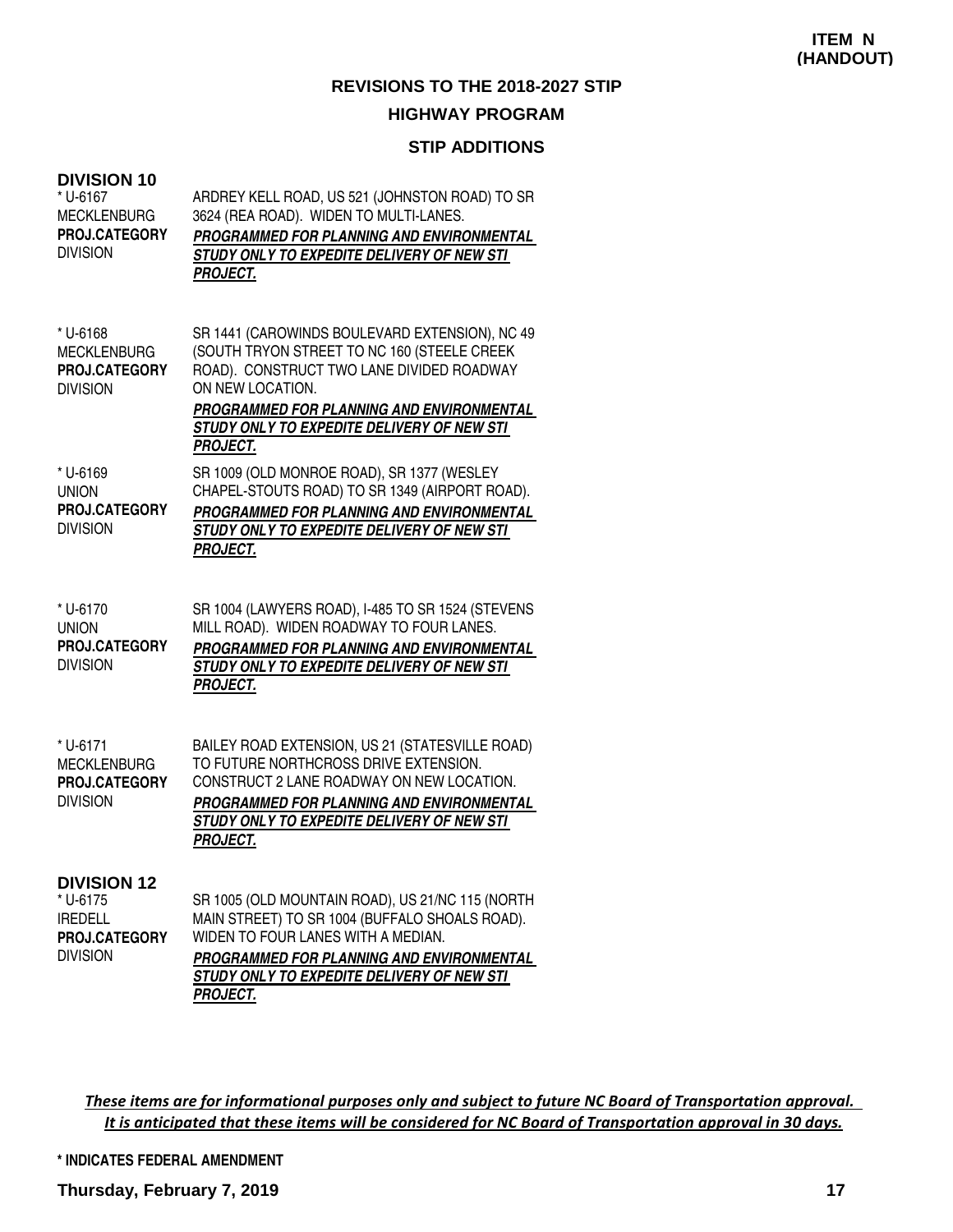#### **STIP ADDITIONS**

| <b>DIVISION 12</b><br>* U-6176<br><b>CATAWBA</b><br>PROJ.CATEGORY<br><b>DIVISION</b> | SR 1453 (16TH STREET NE, 12TH AVE NE, SPRINGS<br>ROAD), 9TH AVENUE NE TO SR 1504 (CHARLOTTE<br>STREET). CONSTRUCT ACCESS MANAGEMENT<br><b>IMPROVEMENTS.</b><br>PROGRAMMED FOR PLANNING AND ENVIRONMENTAL<br>STUDY ONLY TO EXPEDITE DELIVERY OF NEW STI<br><b>PROJECT.</b>     |
|--------------------------------------------------------------------------------------|-------------------------------------------------------------------------------------------------------------------------------------------------------------------------------------------------------------------------------------------------------------------------------|
| <b>DIVISION 13</b><br>* I-6058<br><b>BURKE</b><br>PROJ.CATEGORY<br><b>DIVISION</b>   | I-40, SR 1147 (CAUSBY ROAD). REDESIGN<br>INTERCHANGE AND REMOVE TWO-WAY ON RAMP.<br>PROGRAMMED FOR PLANNING AND ENVIRONMENTAL<br>STUDY ONLY TO EXPEDITE DELIVERY OF NEW STI<br><b>PROJECT.</b>                                                                                |
| * R-5916<br><b>RUTHERFORD</b><br>PROJ.CATEGORY<br><b>DIVISION</b>                    | NC 108 (CHARLOTTE STREET), NC 108 (MAPLE<br>STREET), SOUTH WASHINGTON STREET, MONFREDO<br>STREET INTERSECTION IN RUTHERFORDTON.<br><b>IMPROVE INTERSECTION.</b><br>PROGRAMMED FOR PLANNING AND ENVIRONMENTAL<br>STUDY ONLY TO EXPEDITE DELIVERY OF NEW STI<br><b>PROJECT.</b> |
| * R-5917<br><b>RUTHERFORD</b><br>PROJ.CATEGORY<br><b>DIVISION</b>                    | US 64 (EAST MOUNTAIN STREET), NORTH<br>WASHINGTON STREET INTERSECTION IN<br>RUTHERFORDTON. IMPROVE INTERSECTION.<br>PROGRAMMED FOR PLANNING AND ENVIRONMENTAL<br>STUDY ONLY TO EXPEDITE DELIVERY OF NEW STI<br><b>PROJECT.</b>                                                |
| * R-5918<br><b>RUTHERFORD</b><br>PROJ.CATEGORY<br><b>DIVISION</b>                    | US 221A (EAST MAIN STREET), KENTUCKY<br>STREET/OAKLAND ROAD INTERSECTION IN<br>RUTHERFORDTON. IMPROVE INTERSECTION<br><b>PROGRAMMED FOR PLANNING AND ENVIRONMENTAL</b><br>STUDY ONLY TO EXPEDITE DELIVERY OF NEW STI<br><b>PROJECT.</b>                                       |
| * R-5923<br><b>MCDOWELL</b><br>PROJ.CATEGORY<br><b>DIVISION</b>                      | NC 226, US 221 TO NC 226A. WIDEN ROADWAY TO 3<br>LANES.<br>PROGRAMMED FOR PLANNING AND ENVIRONMENTAL<br>STUDY ONLY TO EXPEDITE DELIVERY OF NEW STI<br><b>PROJECT.</b>                                                                                                         |

These items are for informational purposes only and subject to future NC Board of Transportation approval. It is anticipated that these items will be considered for NC Board of Transportation approval in 30 days.

#### **\* INDICATES FEDERAL AMENDMENT**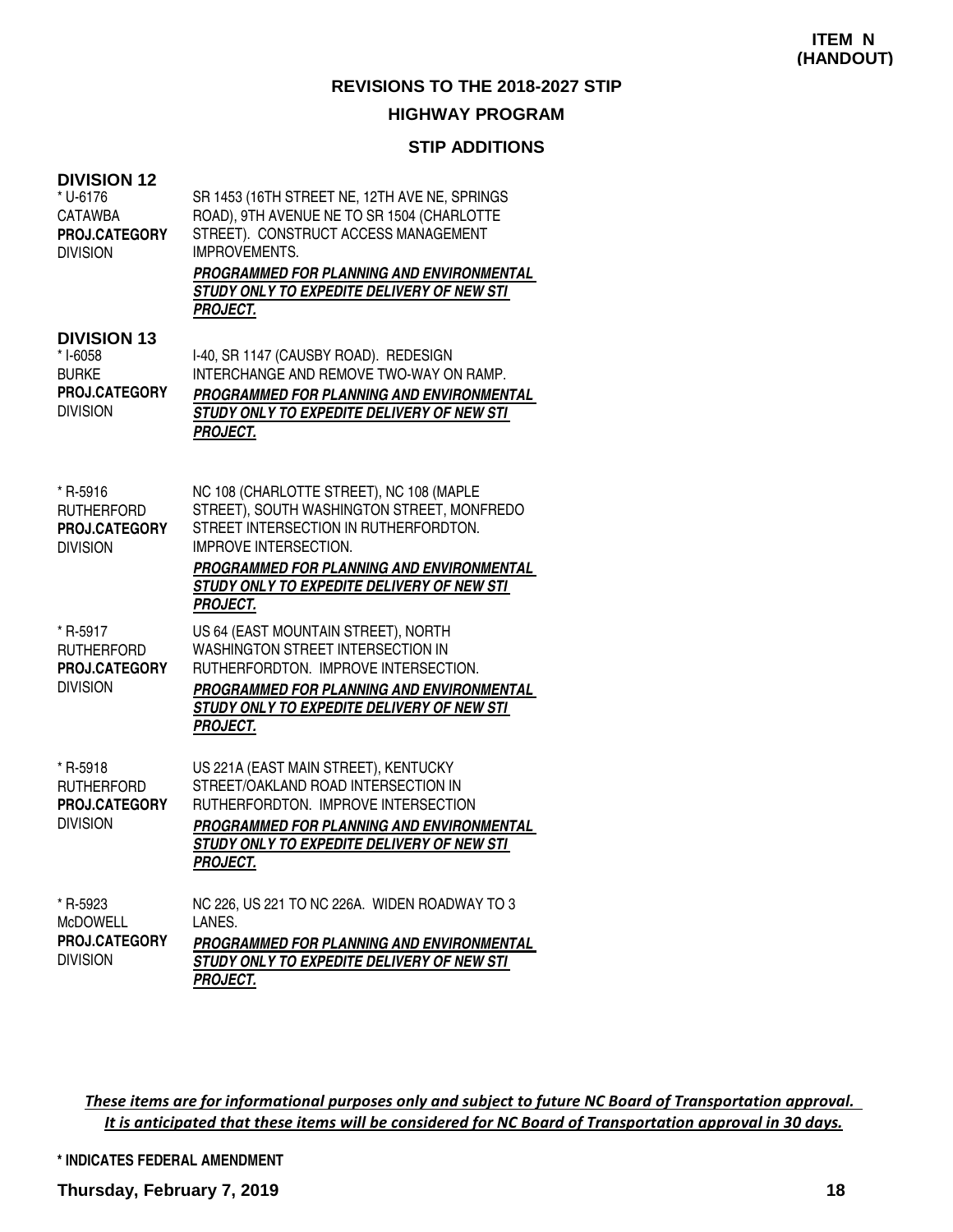## **STIP ADDITIONS**

| <b>DIVISION 13</b><br>* R-5924<br><b>MADISON</b><br>PROJ.CATEGORY<br><b>DIVISION</b> | US 25/70, EAST OF SR 1392 (SKYWAY DRIVE) TO US<br>25/70 BUSINESS (NORTH MAIN STREET). MODERNIZE<br>ROADWAY.<br>PROGRAMMED FOR PLANNING AND ENVIRONMENTAL<br>STUDY ONLY TO EXPEDITE DELIVERY OF NEW STI<br><b>PROJECT.</b>                                                                                                              |
|--------------------------------------------------------------------------------------|----------------------------------------------------------------------------------------------------------------------------------------------------------------------------------------------------------------------------------------------------------------------------------------------------------------------------------------|
| * U-6162<br><b>BUNCOMBE</b><br>PROJ.CATEGORY<br><b>DIVISION</b>                      | SR 1332 (NORTH LOUISIANA AVENUE), US 19/23<br>(PATTON AVENUE) TO SR 1338 (EMMA ROAD).<br>MODERNIZE ROADWAY.<br>PROGRAMMED FOR PLANNING AND ENVIRONMENTAL<br>STUDY ONLY TO EXPEDITE DELIVERY OF NEW STI<br><b>PROJECT.</b>                                                                                                              |
| * U-6163<br><b>BUNCOMBE</b><br>PROJ.CATEGORY<br><b>DIVISION</b>                      | SR 3116 (MILLS GAP ROAD), SR 3136 (CANE CREEK<br>ROAD) INTERSECTION. REALIGN INTERSECTION AND<br>ADD LEFT TURN LANES.<br><b>PROGRAMMED FOR PLANNING AND ENVIRONMENTAL</b><br>STUDY ONLY TO EXPEDITE DELIVERY OF NEW STI<br><b>PROJECT.</b>                                                                                             |
| * U-6164<br><b>BURKE</b><br>PROJ.CATEGORY<br><b>DIVISION</b>                         | NC 126, SR 1250 (WATERMILL ROAD) TO SR 1254 (FISH<br>HATCHERY ROAD). MODERNIZE ROADWAY.<br>PROGRAMMED FOR PLANNING AND ENVIRONMENTAL<br>STUDY ONLY TO EXPEDITE DELIVERY OF NEW STI<br><b>PROJECT.</b>                                                                                                                                  |
| * U-6173<br><b>BUNCOMBE</b><br><b>MADISON</b><br>PROJ.CATEGORY<br><b>DIVISION</b>    | US 25/70, NORTH OF SR 1584 (TILLERY BRANCH ROAD)<br>TO SR 1727 (MONTICELLO ROAD). UPGRADE<br>ROADWAY TO SUPERSTREET.<br>PROGRAMMED FOR PLANNING AND ENVIRONMENTAL<br>STUDY ONLY TO EXPEDITE DELIVERY OF NEW STI<br><b>PROJECT.</b>                                                                                                     |
| <b>DIVISION 14</b>                                                                   | $110 - 160$ CDF $\lambda$ T. $\lambda$ (10) $\lambda$ F( $\lambda$ (14) $\lambda$ (14) $\lambda$ (14) $\lambda$ (14) $\lambda$ (15) $\lambda$ (14) $\lambda$ (14) $\lambda$ (14) $\lambda$ (14) $\lambda$ (14) $\lambda$ (14) $\lambda$ (14) $\lambda$ (14) $\lambda$ (14) $\lambda$ (14) $\lambda$ (14) $\lambda$ (14) $\lambda$ (14) |

R-5907 JACKSON DIVISION **PROJ.CATEGORY**

US 74 GREAT SMOKEY MOUNTAINS EXPRESSWAY, US 441 GATEWAY INTERCHANGE TO SR 1391 (WEST PINEY MOUNTAIN ROAD). MODERNIZE ROADWAY. **PROGRAMMED FOR PLANNING AND ENVIRONMENTAL STUDY ONLY TO EXPEDITE DELIVERY OF NEW STI PROJECT.**

These items are for informational purposes only and subject to future NC Board of Transportation approval. It is anticipated that these items will be considered for NC Board of Transportation approval in 30 days.

**\* INDICATES FEDERAL AMENDMENT**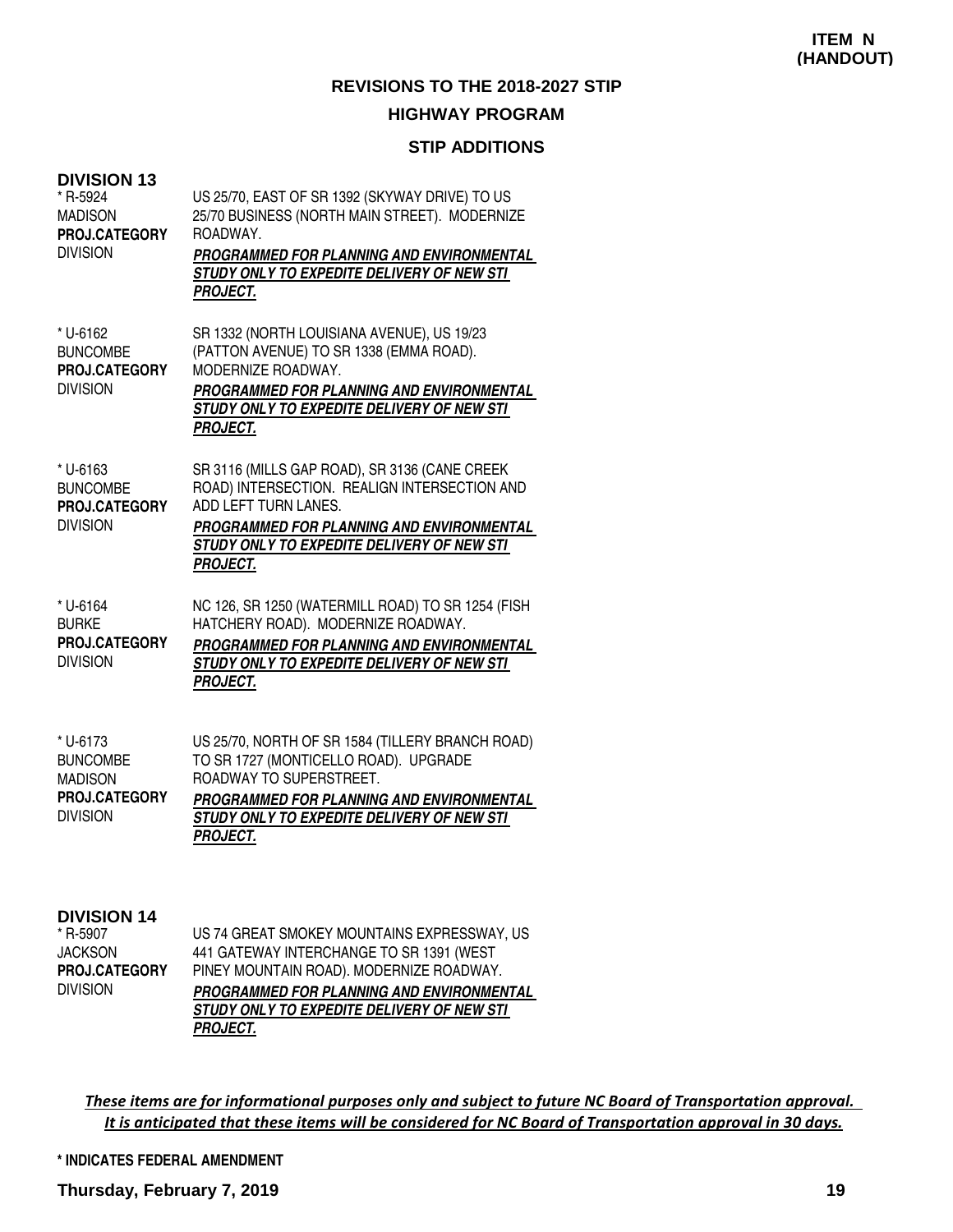### **STIP ADDITIONS**

#### **DIVISION 14**

| * R-5908             | US 19/US 74/ US 129, US 64 TO SR 1689 (CASINO     |
|----------------------|---------------------------------------------------|
| CHEROKEE             | PARKWAY). MODERNIZE ROADWAY.                      |
| <b>PROJ.CATEGORY</b> | <b>PROGRAMMED FOR PLANNING AND ENVIRONMENTAL</b>  |
| division             | <i>STUDY ONLY TO EXPEDITE DELIVERY OF NEW STI</i> |
|                      | <b>PROJECT.</b>                                   |
|                      |                                                   |

| $*$ R-5919          | US 178, SR 1156 (MAIN STREET) IN ROSMAN TO SR |
|---------------------|-----------------------------------------------|
| <b>TRANSYLVANIA</b> | 1133 (MIDDLEFORK ROAD) MODERNIZE ROADWAY.     |
| PROJ.CATEGORY       | PROGRAMMED FOR PLANNING AND ENVIRONMENTAL     |
| <b>DIVISION</b>     | STUDY ONLY TO EXPEDITE DELIVERY OF NEW STI    |
|                     | <b>PROJECT.</b>                               |

| * R-5920        | US 74, SR 1393 (WAKEFIELD ROAD) TO SR 1310        |
|-----------------|---------------------------------------------------|
| <b>CHEROKEE</b> | (WAYAH ROAD). WIDEN TO MULTI-LANES.               |
| <b>MACON</b>    | PROGRAMMED FOR PLANNING AND ENVIRONMENTAL         |
| PROJ.CATEGORY   | <i>STUDY ONLY TO EXPEDITE DELIVERY OF NEW STI</i> |
| <b>DIVISION</b> | <b>PROJECT.</b>                                   |

| * R-5921             | US 276 (JONATHAN CREEK), US 19 TO 1-40 UPGRADE. |
|----------------------|-------------------------------------------------|
| HAYWOOD              | MODERNIZE ROADWAY.                              |
| <b>PROJ.CATEGORY</b> | PROGRAMMED FOR PLANNING AND ENVIRONMENTAL       |
| <b>DIVISION</b>      | STUDY ONLY TO EXPEDITE DELIVERY OF NEW STI      |
|                      | <b>PROJECT.</b>                                 |

| * R-5922             | US 64, NC 175 TO SR 1349 (OLD HWY 64 EAST). WIDEN |
|----------------------|---------------------------------------------------|
| CLAY                 | TO MULTI-LANE.                                    |
| <b>PROJ.CATEGORY</b> | PROGRAMMED FOR PLANNING AND ENVIRONMENTAL         |
| <b>DIVISION</b>      | STUDY ONLY TO EXPEDITE DELIVERY OF NEW STI        |
|                      | <b>PROJECT.</b>                                   |

| * U-6158             | US 276, SR 1134 (CRYMES COVE ROAD) AND RACCOON   |
|----------------------|--------------------------------------------------|
| <b>HAYWOOD</b>       | ROAD. INTERSECTION REALIGNMENT.                  |
| <b>PROJ.CATEGORY</b> | <b>PROGRAMMED FOR PLANNING AND ENVIRONMENTAL</b> |
| <b>DIVISION</b>      | STUDY ONLY TO EXPEDITE DELIVERY OF NEW STI       |
|                      | <b>PROJECT.</b>                                  |

These items are for informational purposes only and subject to future NC Board of Transportation approval. It is anticipated that these items will be considered for NC Board of Transportation approval in 30 days.

**\* INDICATES FEDERAL AMENDMENT**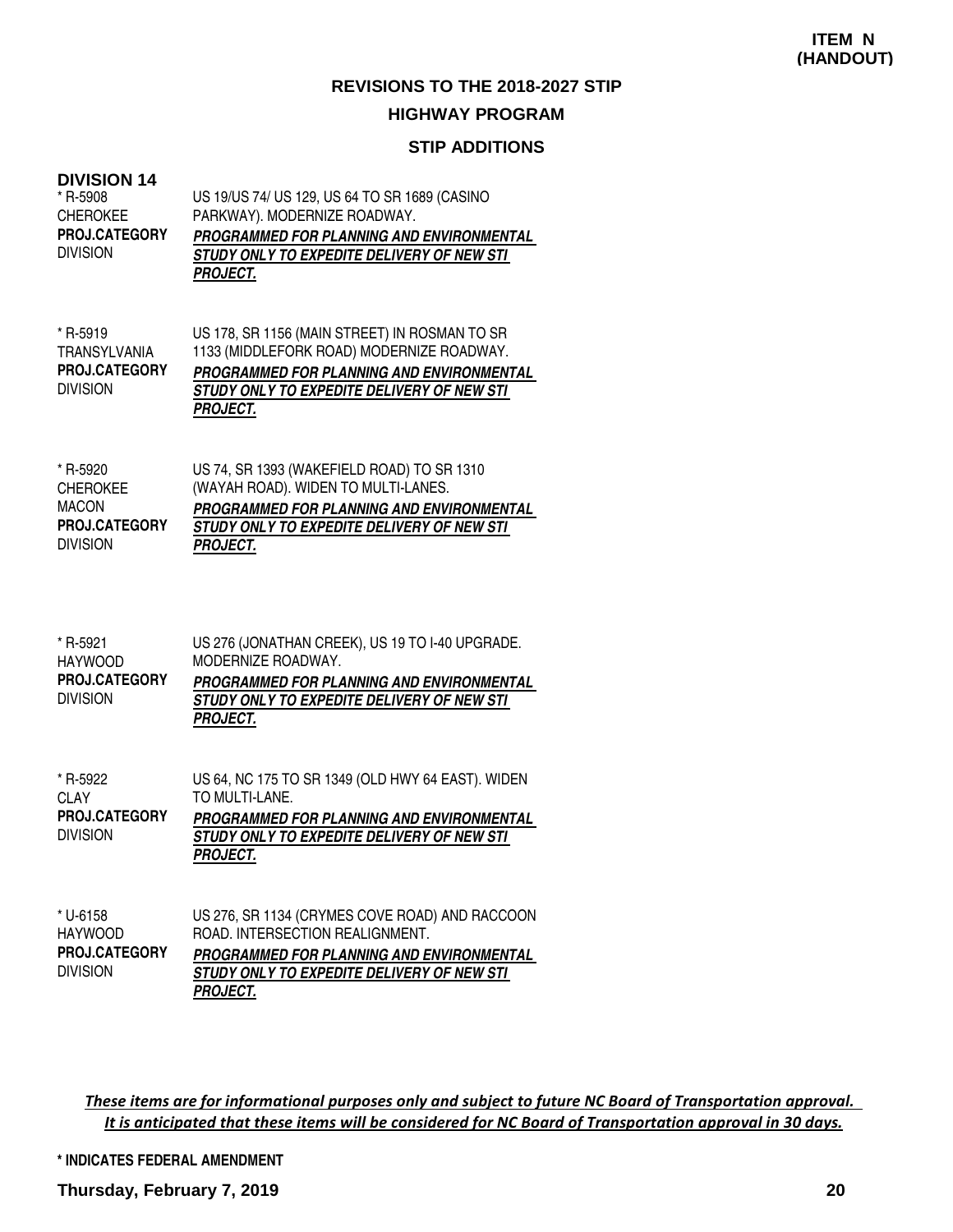#### **STIP ADDITIONS**

| <b>DIVISION 14</b><br>* U-6159<br><b>HAYWOOD</b><br><b>PROJ.CATEGORY</b><br><b>DIVISION</b>  | US 276 (RUSS AVENUE), US 23-74 (GREAT SMOKEY<br>MOUNTAIN EXPRESSWAY TO US 19 (DELLWOOD<br>ROAD). ACCESS MANAGEMENT.<br>PROGRAMMED FOR PLANNING AND ENVIRONMENTAL<br>STUDY ONLY TO EXPEDITE DELIVERY OF NEW STI<br><b>PROJECT.</b>                                                               |                    |           |                             |     |
|----------------------------------------------------------------------------------------------|-------------------------------------------------------------------------------------------------------------------------------------------------------------------------------------------------------------------------------------------------------------------------------------------------|--------------------|-----------|-----------------------------|-----|
| * U-6160<br><b>HAYWOOD</b><br>PROJ.CATEGORY<br><b>DIVISION</b>                               | US 19 (SOCO ROAD), SR 1304 (FIE TOP ROAD AT<br>GHOST TOWN IN THE SKY) TO BLUE RIDGE PARKWAY.<br>MODERNIZE ROADWAY<br><b>PROGRAMMED FOR PLANNING AND ENVIRONMENTAL</b><br>STUDY ONLY TO EXPEDITE DELIVERY OF NEW STI<br><b>PROJECT.</b>                                                          |                    |           |                             |     |
| * U-6172<br><b>HAYWOOD</b><br><b>JACKSON</b><br>PROJ.CATEGORY<br><b>DIVISION</b>             | US 23/US 74 GREAT SMOKEY MOUNTAINS<br>EXPRESSWAY, SR 1777 (BALSAM VIEW DRIVE) TO SR<br>1158 (OLD BALSAM ROAD) MODERNIZE ROADWAY.<br><b>PROGRAMMED FOR PLANNING AND ENVIRONMENTAL</b><br>STUDY ONLY TO EXPEDITE DELIVERY OF NEW STI<br><b>PROJECT.</b>                                           |                    |           |                             |     |
| <b>STATEWIDE</b><br>M-0534DIV<br><b>STATEWIDE</b><br><b>PROJ.CATEGORY</b><br><b>DIVISION</b> | HYDRAULICS, PRELIMINARY ENGINEERING FOR THE<br>HIGHWAY FLOODPLAIN PROGRAM (HFP) TO<br>FACILITATE FEDERAL EMERGENCY MANAGEMENT<br>AGENCY (FEMA) AND NATIONAL FLOOD INSURANCE<br>PROGRAM (NFIP) COMPLIANCE AND FLOOD<br>RESILIENCE.<br>ADDED AT THE REQUEST OF NCDOT'S HYDRAULICS<br>UNIT.        | <b>ENGINEERING</b> | FY 2019 - | $$600,000$ (T)<br>\$600,000 |     |
| M-0534REG<br><b>STATEWIDE</b><br><b>PROJ.CATEGORY</b><br><b>REGIONAL</b>                     | HYDRAULICS, PRELIMINARY ENGINEERING FOR THE<br>HIGHWAY FLOODPLAIN PROGRAM (HFP) TO<br>FACILITATE FEDERAL EMERGENCY MANAGEMENT<br>AGENCY (FEMA) AND NATIONAL FLOOD INSURANCE<br>PROGRAM (NFIP) COMPLIANCE AND FLOOD<br>RESILIENCE.<br><b>ADDED AT THE REQUEST OF NCDOT'S HYDRAULICS</b><br>UNIT. | <b>ENGINEERING</b> | FY 2019 - | \$600,000<br>\$600,000      | (T) |

These items are for informational purposes only and subject to future NC Board of Transportation approval. It is anticipated that these items will be considered for NC Board of Transportation approval in 30 days.

**\* INDICATES FEDERAL AMENDMENT**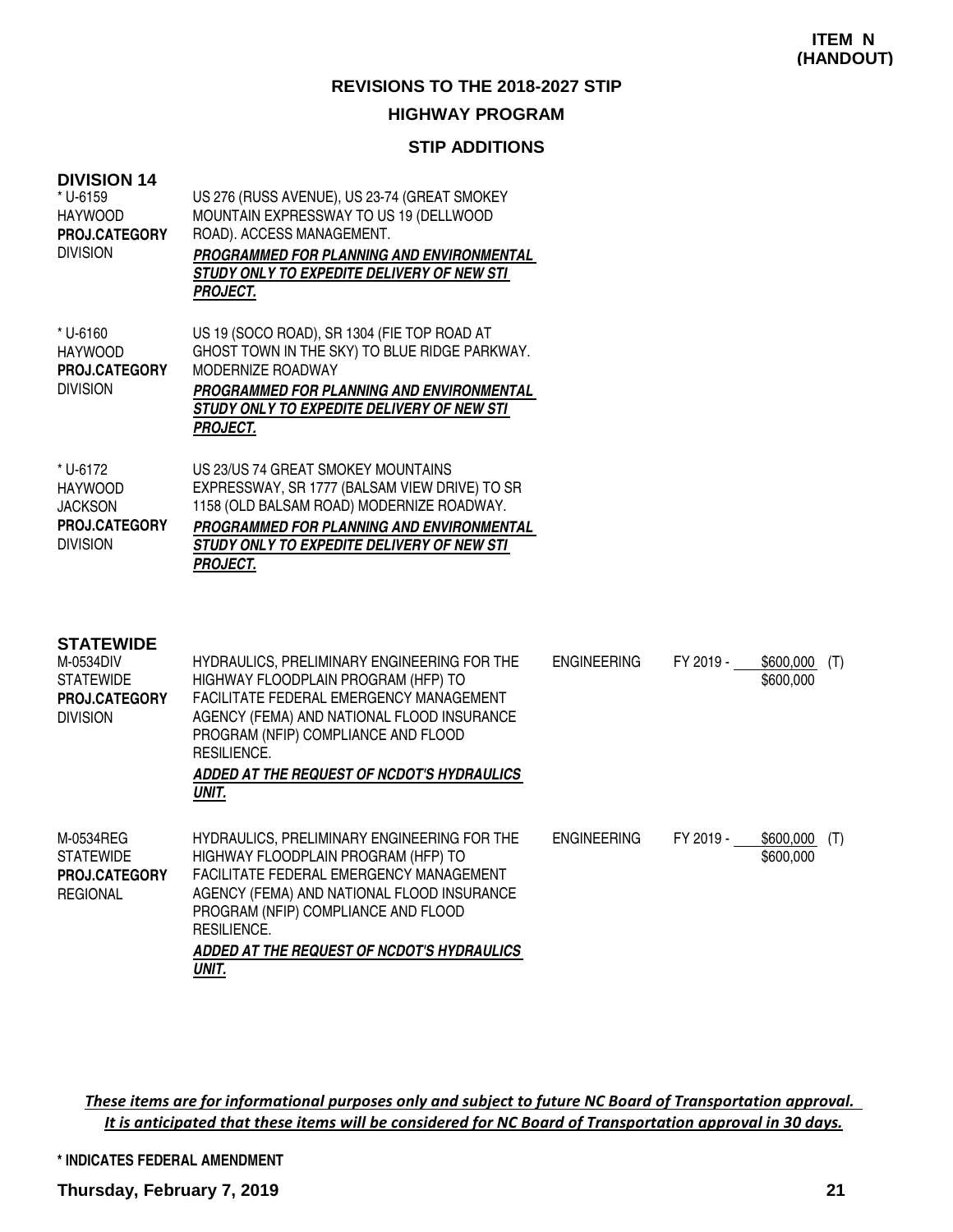#### **STIP ADDITIONS**

#### **STATEWIDE**

| M-0534SW             | HYDRAULICS, PRELIMINARY ENGINEERING FOR THE | <b>ENGINEERING</b> | FY 2019 - | \$800,000<br>(T) |
|----------------------|---------------------------------------------|--------------------|-----------|------------------|
| <b>STATEWIDE</b>     | HIGHWAY FLOODPLAIN PROGRAM (HFP) TO         |                    |           | \$800,000        |
| <b>PROJ.CATEGORY</b> | FACILITATE FEDERAL EMERGENCY MANAGEMENT     |                    |           |                  |
| <b>STATEWIDE</b>     | AGENCY (FEMA) AND NATIONAL FLOOD INSURANCE  |                    |           |                  |
|                      | PROGRAM (NFIP) COMPLIANCE AND FLOOD         |                    |           |                  |
|                      | <b>RESILIENCE.</b>                          |                    |           |                  |
|                      | ADDED AT THE REQUEST OF NCDOT'S HYDRAULICS  |                    |           |                  |
|                      | UNIT.                                       |                    |           |                  |

#### **STIP MODIFICATIONS**

## **DIVISION 1**

| R-5811               | NC 461, NC 45 TO END OF STATE MAINTENANCE.         | RIGHT-OF-WAY        | FY 2019 - | $$100,000$ (T)   |  |
|----------------------|----------------------------------------------------|---------------------|-----------|------------------|--|
| HERTFORD             | MODERNIZE ROADWAY.                                 | UTILITIES           | FY 2019 - | $$100,000$ (T)   |  |
| <b>PROJ.CATEGORY</b> | <b>ACCELERATE RIGHT-OF-WAY FROM FY 20 TO FY 19</b> | <b>CONSTRUCTION</b> | FY 2020 - | $$1,940,000$ (T) |  |
| <b>DIVISION</b>      | AND CONSTRUCTION FROM FY 21 TO FY 20.              |                     | FY 2021 - | \$1,940,000 (T)  |  |
|                      |                                                    |                     |           | \$4,080,000      |  |

#### **DIVISION 2**

| R-5812<br><b>GREENE</b><br><b>PROJ.CATEGORY</b><br><b>DIVISION</b> | US 13 BYPASS, NC 58 (KINGOLD BOULEVARD) TO NC<br>91. WIDEN TO THREE LANES WITH CENTER TURN<br>LANE.<br>TO ALLOW ADDITIONAL TIME FOR PLANNING AND<br><b>DESIGN, DELAY CONSTRUCTION FROM FY 19 TO FY 20.</b> | <b>BUILD NC CONST</b> | FY 2020 -<br>FY 2021 -<br>FY 2022 -<br>FY 2023 -<br>FY 2024 -<br>FY 2025 -<br>FY 2027 -<br>FY 2028 -<br>FY 2029 -<br>POST YR- | \$429,000<br>\$429,000<br>\$429,000<br>\$429,000<br>\$429,000<br>\$858,000<br>\$429,000<br>\$429,000<br>\$429,000<br>\$2,145,000 | (T)<br>(T)<br>(T)<br>(T)<br>(T)<br>(T)<br>(T)<br>(T)<br>(T)<br>(T) |
|--------------------------------------------------------------------|------------------------------------------------------------------------------------------------------------------------------------------------------------------------------------------------------------|-----------------------|-------------------------------------------------------------------------------------------------------------------------------|----------------------------------------------------------------------------------------------------------------------------------|--------------------------------------------------------------------|
|                                                                    |                                                                                                                                                                                                            | <b>CONSTRUCTION</b>   | FY 2020 -                                                                                                                     | \$300,000<br>\$6,735,000                                                                                                         | (T)                                                                |
| U-5993<br><b>CRAVEN</b><br><b>PROJ.CATEGORY</b><br><b>REGIONAL</b> | NC 55 (NEUSE BOULEVARD), US 17 BUSINESS (MLK)<br>BOULEVARD). CONSTRUCT ROUNDABOUT.<br>TO ALLOW ADDITIONAL TIME FOR PLANNING AND<br><b>DESIGN DELAY CONSTRUCTION FROM FY 19 TO FY 20.</b>                   | <b>CONSTRUCTION</b>   | FY 2020 -<br>FY 2021 -<br>FY 2022 -                                                                                           | \$123,000<br>\$1,164,000<br>\$1.163,000<br>\$2,450,000                                                                           | (T)<br>(T)<br>(T)                                                  |

These items are for informational purposes only and subject to future NC Board of Transportation approval. It is anticipated that these items will be considered for NC Board of Transportation approval in 30 days.

#### **\* INDICATES FEDERAL AMENDMENT**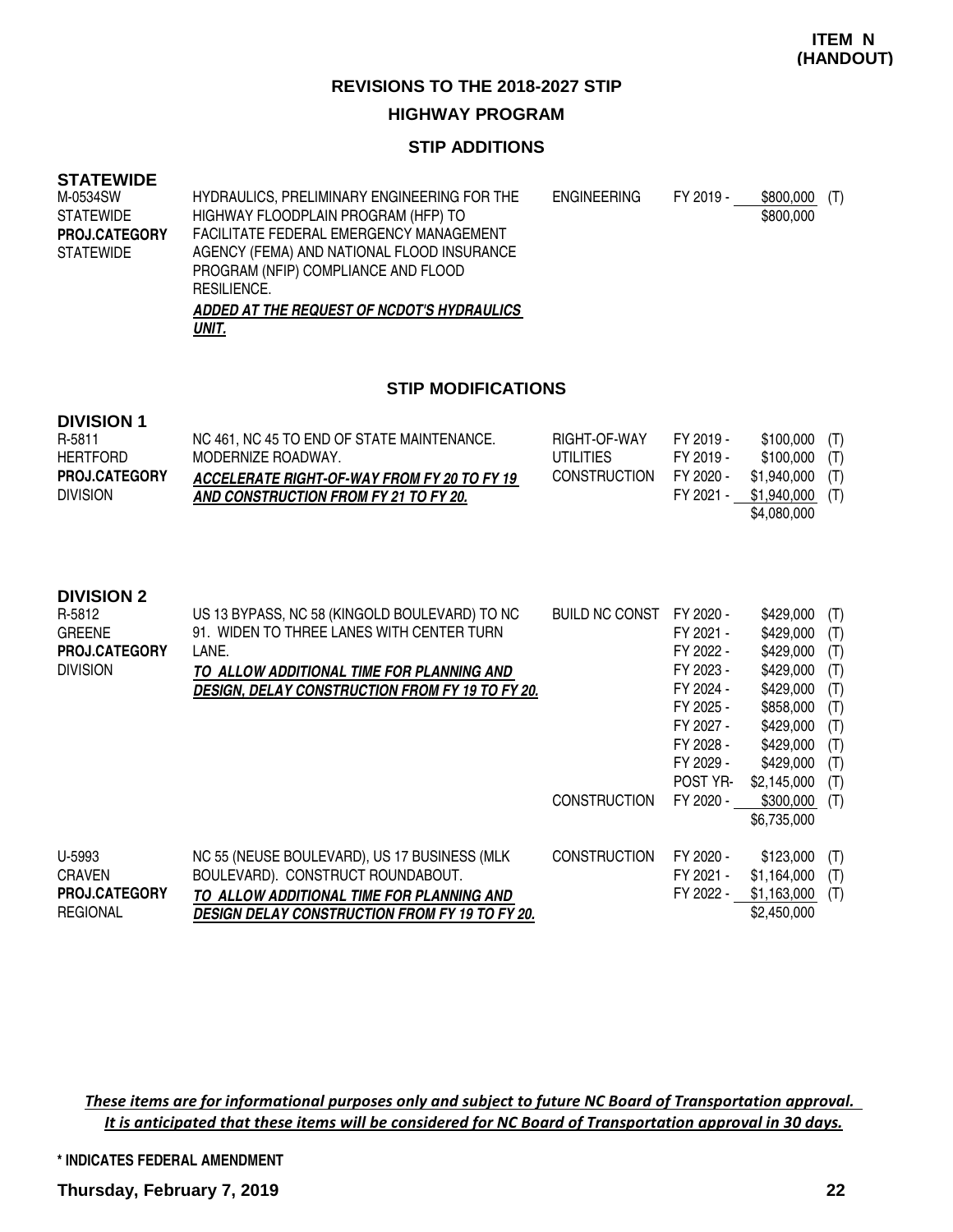#### **STIP MODIFICATIONS**

| <b>DIVISION 3</b><br>* B-5981<br><b>DUPLIN</b><br>PROJ.CATEGORY<br><b>STATEWIDE</b>      | US 117 NBL, REPLACE BRIDGE 300016 OVER CSX<br>RAILROAD. BRIDGE PRESERVATION OF BRIDGE 300017<br>OVER CSX.<br>ACCELERATE RIGHT-OF-WAY FROM FY 21 TO FY 20<br>AND CONSTRUCTION FROM FY 22 TO FY 21.     | RIGHT-OF-WAY<br><b>CONSTRUCTION</b> | FY 2020 -<br>\$443,000<br>FY 2021 -<br>\$2,526,000<br>FY 2022 -<br>\$2,526,000<br>\$5,495,000                                                                                                                                                                                                                                | (BGLT5)<br>(BGLT5)<br>(BGLT5)                                                                                        |
|------------------------------------------------------------------------------------------|-------------------------------------------------------------------------------------------------------------------------------------------------------------------------------------------------------|-------------------------------------|------------------------------------------------------------------------------------------------------------------------------------------------------------------------------------------------------------------------------------------------------------------------------------------------------------------------------|----------------------------------------------------------------------------------------------------------------------|
| * I-5940<br><b>DUPLIN</b><br><b>PENDER</b><br>PROJ.CATEGORY<br><b>STATEWIDE</b>          | I-40, DUPLIN COUNTY LINE (MILEMARKER 360) TO<br>WEST OF US 117 (MILEMARKER 390). PAVEMENT AND<br><b>BRIDGE REHABILITATION.</b><br>MODIFY PROJECT DESCRIPTION TO REFLECT SCOPE<br>OF WORK.             | GARVEE CONSTR FY 2019 -             | \$2,660,000<br>FY 2020 -<br>\$2,660,000<br>FY 2021 -<br>\$2,660,000<br>FY 2022 -<br>\$2,660,000<br>FY 2023 -<br>\$2,660,000<br>FY 2024 -<br>\$2,660,000<br>\$2,660,000<br>FY 2025 -<br>FY 2026 -<br>\$2,660,000<br>FY 2027 -<br>\$2,660,000<br>FY 2028 -<br>\$2,660,000<br>FY 2029 -<br>\$2,660,000<br>POST YR- \$10,640,000 | (BGIM)<br>(BGIM)<br>(BGIM)<br>(BGIM)<br>(BGIM)<br>(BGIM)<br>(BGIM)<br>(BGIM)<br>(BGIM)<br>(BGIM)<br>(BGIM)<br>(BGIM) |
|                                                                                          |                                                                                                                                                                                                       | <b>CONSTRUCTION</b>                 | FY 2019 - \$11,000,000<br>\$50,900,000                                                                                                                                                                                                                                                                                       | (S(M))                                                                                                               |
| <b>DIVISION 4</b><br>$*$ I-6041<br><b>EDGECOMBE</b><br>PROJ.CATEGORY<br><b>STATEWIDE</b> | US 64 (FUTURE I-87), SR 1225 (KINGSBORO ROAD) TO<br>NC 33. PAVEMENT REHABILITATION.<br>TO ALLOW ADDITIONAL TIME FOR PLANNING AND<br><b>DESIGN, DELAY CONSTRUCTION FROM FY 20 TO FY 21.</b>            | <b>CONSTRUCTION</b>                 | FY 2021 -<br>\$4,196,000<br>\$4,195,000<br>FY 2022 -<br>\$8,391,000                                                                                                                                                                                                                                                          | (NHPIM)<br>(NHPIM)                                                                                                   |
| <b>DIVISION 5</b><br>C-5567<br><b>GRANVILLE</b><br>PROJ.CATEGORY<br><b>EXEMPT</b>        | EAST LYON STATION GREENWAY, TOWN OF BUTNER<br>GREENWAY EXTENSION. CONSTRUCT MULTI-USE<br>PATH.<br>TO ALLOW ADDITIONAL TIME FOR DESIGN, DELAY<br>RIGHT OF WAY AND CONSTRUCTION FROM FY 18 TO<br>FY 19. | RIGHT-OF-WAY<br><b>CONSTRUCTION</b> | FY 2019 -<br>\$28,000<br>\$7,000<br>FY 2019 -<br>FY 2019 -<br>\$144,000<br>FY 2019 -<br>\$36,000<br>\$215,000                                                                                                                                                                                                                | (CMAQ)<br>(L)<br>(CMAQ)<br>(L)                                                                                       |

These items are for informational purposes only and subject to future NC Board of Transportation approval. It is anticipated that these items will be considered for NC Board of Transportation approval in 30 days.

**\* INDICATES FEDERAL AMENDMENT**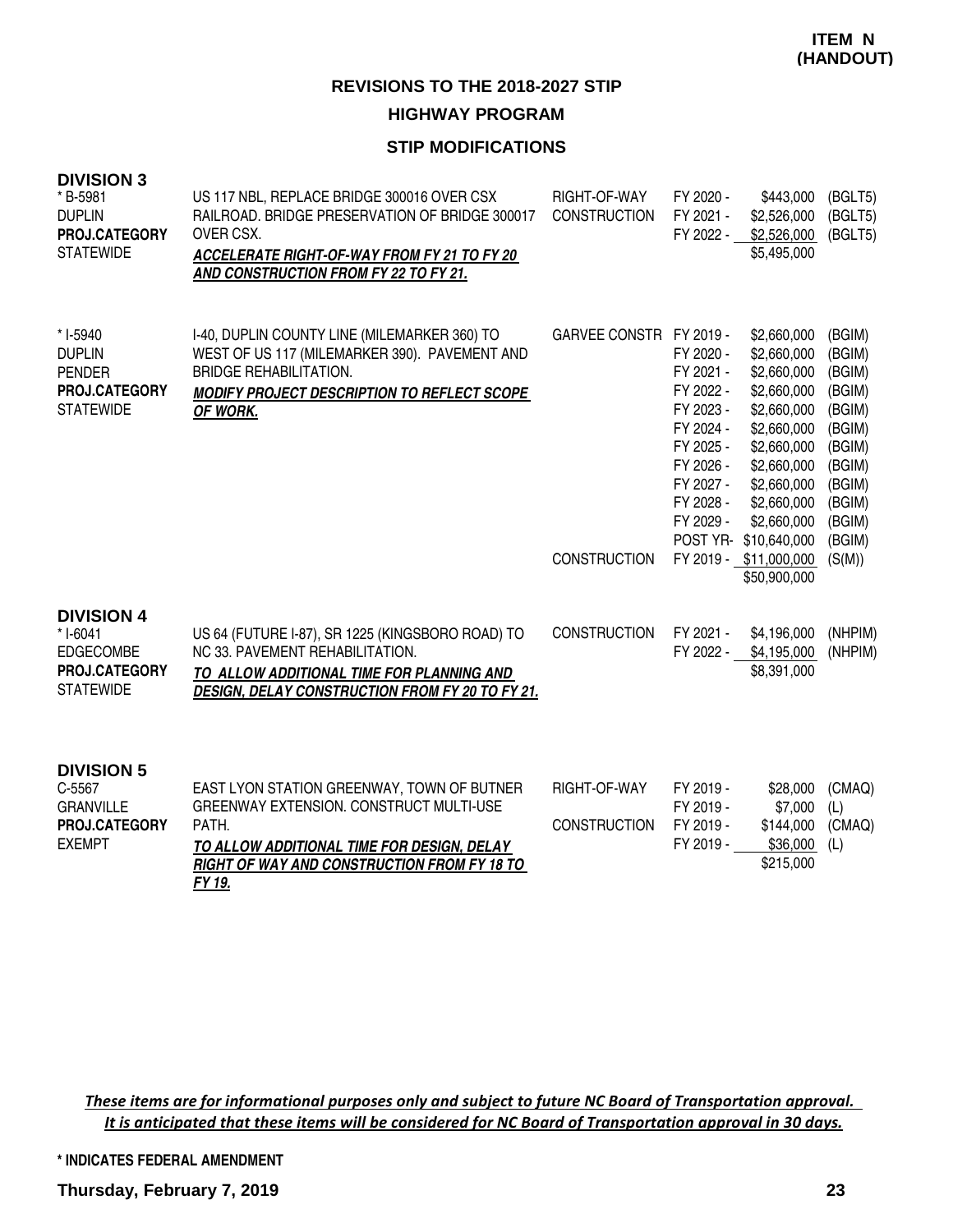### **STIP MODIFICATIONS**

| <b>DIVISION 5</b><br>* U-5518<br><b>WAKE</b><br>PROJ.CATEGORY<br><b>STATEWIDE</b>       | US 70 (GLENWOOD AVENUE), WEST OF SR 3067 (T.W.<br>ALEXANDER DRIVE) TO I-540 IN RALEIGH. UPGRADE<br>ROADWAY TO IMPROVE CAPACITY, SAFETY AND<br>TRAFFIC OPERATIONS INCLUDING INTERCHANGES AT<br>VARIOUS LOCATIONS.<br>ACCELERATE RIGHT OF WAY AND CONSTRUCTION<br>FROM FY 20 TO FY 19 TO REFLECT UPDATED<br><b>FUNDING SOURCE.</b> | RIGHT-OF-WAY<br><b>UTILITIES</b><br><b>CONSTRUCTION</b> | FY 2019 -<br>FY 2019 -<br>FY 2020 -                                                                                                                      | FY 2019 - \$14,500,000<br>\$2,700,000<br>\$24,334,000<br>\$24,333,000<br>FY 2021 - \$24,333,000<br>\$90,200,000                                                                   | (NHP)<br>(NHP)<br>(NHP)<br>(NHP)<br>(NHP)                                                                    |
|-----------------------------------------------------------------------------------------|----------------------------------------------------------------------------------------------------------------------------------------------------------------------------------------------------------------------------------------------------------------------------------------------------------------------------------|---------------------------------------------------------|----------------------------------------------------------------------------------------------------------------------------------------------------------|-----------------------------------------------------------------------------------------------------------------------------------------------------------------------------------|--------------------------------------------------------------------------------------------------------------|
| U-5968<br><b>DURHAM</b><br>PROJ.CATEGORY<br><b>REGIONAL</b>                             | VARIOUS, CITY OF DURHAM. UPGRADE ITS / SIGNAL<br>SYSTEM.<br><b>ACCELERATE CONSTRUCTION FROM FY 20 TO FY 19</b><br>AT THE REQUEST OF TRANSPORTATION MOBILITY<br>AND SAFETY DIVISION TO REFLECT PRIORITY NEEDS.                                                                                                                    | <b>UTILITIES</b><br><b>CONSTRUCTION</b>                 | FY 2019 -<br>FY 2019 -<br>FY 2019 -<br>FY 2019 -<br>FY 2019 -<br>FY 2019 -<br>FY 2019 -<br>FY 2019 -<br>FY 2020 -<br>FY 2020 -<br>FY 2021 -<br>FY 2021 - | \$585,000<br>\$15,000<br>\$8,000<br>\$142,000<br>\$5,685,000<br>\$438,000<br>\$219,000<br>\$1,385,000<br>\$5,685,000<br>\$1,385,000<br>\$5,684,000<br>\$1,384,000<br>\$22,615,000 | (BGANY)<br>(T)<br>(L)<br>(S(M))<br>(BGANY)<br>(T)<br>(L)<br>(S(M))<br>(BGANY)<br>(S(M))<br>(BGANY)<br>(S(M)) |
| <b>DIVISION 6</b><br>* U-4405A<br><b>CUMBERLAND</b><br>PROJ.CATEGORY<br><b>DIVISION</b> | US 401 (RAEFORD ROAD), OLD RAEFORD ROAD TO<br>EAST OF BUNCE ROAD. CONSTRUCT ACCESS<br>MANAGEMENT IMPROVEMENTS.<br><b>MODIFY PROJECT SCOPE, FUNDING AMOUNTS, AND</b><br><b>SCHEDULE TO IMPROVE CONSTRUCTABILITY OF</b><br><b>PROJECT.</b>                                                                                         | <b>CONSTRUCTION</b>                                     | 2019                                                                                                                                                     | \$29,315,000<br>\$29,315,000                                                                                                                                                      | (BGANY)                                                                                                      |
| * U-4405B<br><b>CUMBERLAND</b><br>PROJ.CATEGORY<br><b>DIVISION</b>                      | US 401 (RAEFORD ROAD), EAST OF BUNCE ROAD TO<br>EAST OF GLENSFORD DRIVE, CONSTRUCT ACCESS<br><b>MANAGEMENT IMPROVEMENTS.</b><br><b>MODIFY PROJECT SCOPE, FUNDING AMOUNTS, AND</b><br>SCHEDULE TO IMPROVE CONSTRUCTABILITY OF<br><b>PROJECT.</b>                                                                                  | <b>CONSTRUCTION</b>                                     | 2020                                                                                                                                                     | \$25,557,000<br>\$25,557,000                                                                                                                                                      | (BGANY)                                                                                                      |
| * U-4405C<br><b>CUMBERLAND</b><br>PROJ.CATEGORY<br><b>DIVISION</b>                      | US 401 (RAEFORD), EAST OF GLENSFORD DRIVE TO<br>EAST OF ROBESON STREET. CONSTRUCT ACCESS<br><b>MANAGEMENT IMPROVEMENTS.</b><br><b>MODIFY PROJECT SCOPE, FUNDING AMOUNTS, AND</b><br><b>SCHEDULE TO IMPROVE CONSTRUCTABILITY OF</b><br><u>PROJECT.</u>                                                                            | <b>CONSTRUCTION</b>                                     | 2022                                                                                                                                                     | \$35,328,000<br>\$35,328,000                                                                                                                                                      | (BGANY)                                                                                                      |

These items are for informational purposes only and subject to future NC Board of Transportation approval. It is anticipated that these items will be considered for NC Board of Transportation approval in 30 days.

#### **\* INDICATES FEDERAL AMENDMENT**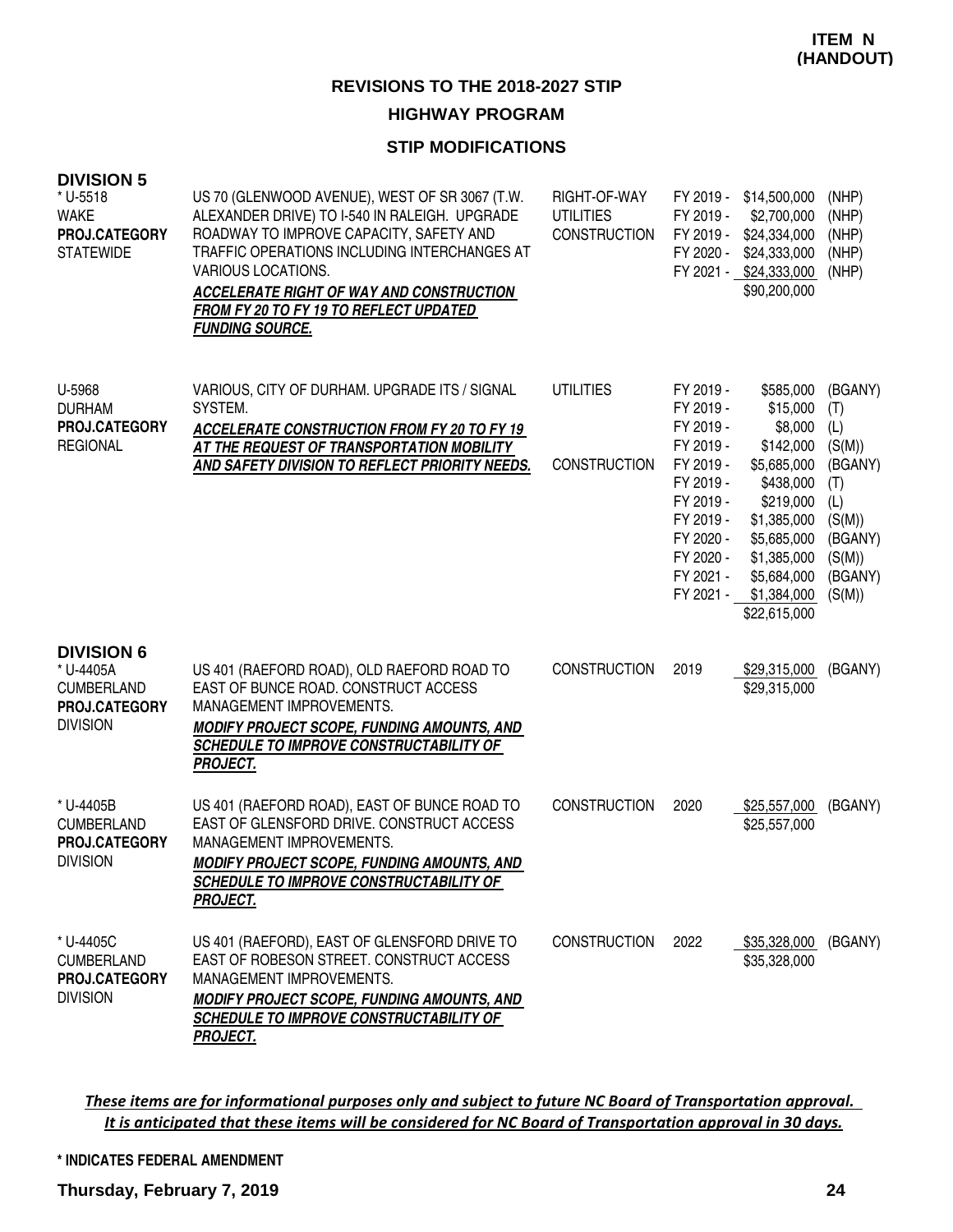## **STIP MODIFICATIONS**

| <b>DIVISION 7</b><br>I-5898<br><b>ROCKINGHAM</b><br>PROJ.CATEGORY<br><b>REGIONAL</b>  | FUTURE I-73 / US 220, US 311 / NC 135 INTERCHANGE.<br>REPLACE BRIDGE 780074 AND UPGRADE<br>INTERCHANGE.<br>DESCRIPTION MODIFIED AT REQUEST OF DIVISION TO<br>REFLECT REPLACEMENT OF STRUCTURE.                                                                                             | RIGHT-OF-WAY<br><b>UTILITIES</b><br><b>CONSTRUCTION</b> | FY 2020 -<br>FY 2020 -<br>FY 2021 - | \$300,000<br>\$30,000<br>$$1,875,000$ (T)<br>\$2,205,000 | (T)<br>(T) |
|---------------------------------------------------------------------------------------|--------------------------------------------------------------------------------------------------------------------------------------------------------------------------------------------------------------------------------------------------------------------------------------------|---------------------------------------------------------|-------------------------------------|----------------------------------------------------------|------------|
| <b>DIVISION 8</b><br>* AV-5761<br><b>RICHMOND</b><br>PROJ.CATEGORY<br><b>DIVISION</b> | RICHMOND COUNTY AIRPORT (RCZ), CLEAR<br>OBSTRUCTIONS IN RUNWAY 14 APPROACH.<br>TO ALLOW ADDITIONAL TIME FOR PLANNING AND<br><b>DESIGN, DELAY CONSTRUCTION FROM FY 20 TO FY 22.</b>                                                                                                         | <b>CONSTRUCTION</b>                                     | FY 2022 -                           | $$550,000$ (T)<br>\$550,000                              |            |
| * AV-5763<br><b>RICHMOND</b><br>PROJ.CATEGORY<br><b>DIVISION</b>                      | RICHMOND COUNTY AIRPORT (RCZ), EXTEND<br>RUNWAY 14-32 TO 5500 FEET.<br>TO ALLOW ADDITIONAL TIME FOR PLANNING AND<br>DESIGN, DELAY CONSTRUCTION FROM FY 20 TO FY 24.                                                                                                                        | <b>CONSTRUCTION</b>                                     | FY 2024 -                           | $$5,065,000$ (T)<br>\$5,065,000                          |            |
| <b>I-5946</b><br><b>RICHMOND</b><br>PROJ.CATEGORY<br><b>STATEWIDE</b>                 | I-73 / I-74, SOUTH OF US 220 / SR 1446 (HAYWOOD<br>CEMETERY ROAD) TO MONTGOMERY COUNTY LINE.<br>PAVEMENT REHABILITATION.<br><b>REVISE SOUTHERN TERMINUS AND SEGMENT</b><br>PROJECT INTO PARTS A AND B FOR STRATEGIC<br>LETTING AT REQUEST OF DIVISION - SEE BELOW FOR<br><b>SCHEDULES.</b> |                                                         |                                     |                                                          |            |
| I-5946A<br><b>RICHMOND</b><br><b>PROJ.CATEGORY</b><br><b>STATEWIDE</b>                | I-73/74, SOUTH OF US 220 / SR 1446 (HAYWOOD<br>CEMETERY ROAD) TO SR 1455 (FIRE TOWER ROAD).<br>NEW PROJECT BREAK CREATED AT REQUEST OF<br><b>DIVISION OFFICE.</b>                                                                                                                          | <b>CONSTRUCTION</b>                                     | FY 2019 -                           | \$3,000,000<br>\$3,000,000                               | (BGIM)     |
| I-5946B<br><b>RICHMOND</b><br><b>PROJ.CATEGORY</b><br><b>STATEWIDE</b>                | I-73/I-74, SR 1455 (FIRE TOWER ROAD) TO<br>MONTGOMERY COUNTY LINE.<br>NEW PROJECT BREAK CREATED AT REQUEST OF<br><b>DIVISION OFFICE.</b>                                                                                                                                                   | <b>CONSTRUCTION</b>                                     | FY 2021 -                           | \$5,750,000<br>\$5,750,000                               | (BGIM)     |

These items are for informational purposes only and subject to future NC Board of Transportation approval. It is anticipated that these items will be considered for NC Board of Transportation approval in 30 days.

**\* INDICATES FEDERAL AMENDMENT**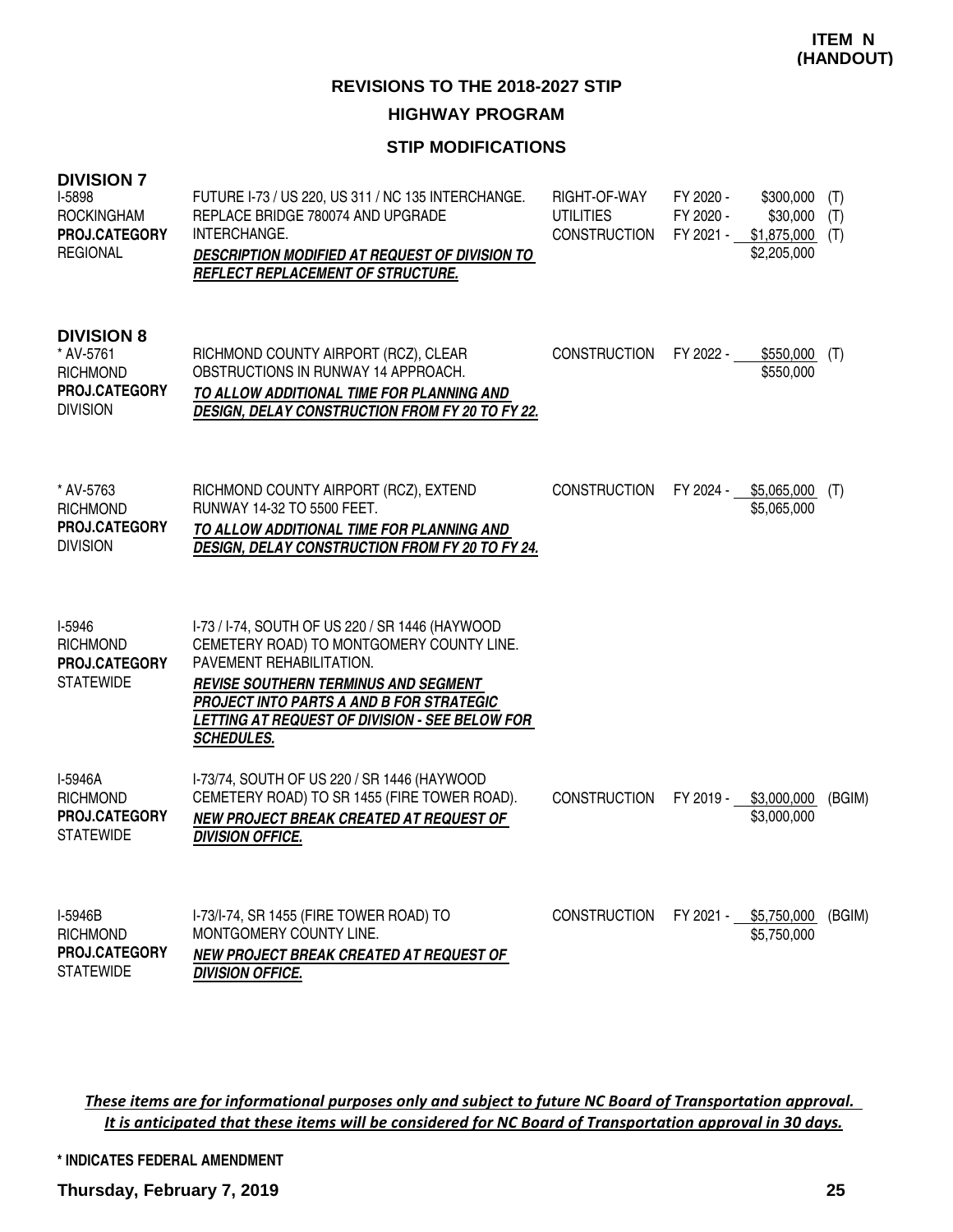## **STIP MODIFICATIONS**

| <b>DIVISION 8</b><br>I-5947<br><b>MONTGOMERY</b><br><b>PROJ.CATEGORY</b><br><b>STATEWIDE</b> | I-73 / I-74 / US 220, RICHMOND COUNTY LINE TO<br>RANDOLPH COUNTY LINE. PAVEMENT<br>REHABILITATION.<br><b>SEGMENT PROJECT INTO PARTS A, B AND C FOR</b><br>STRATEGIC LETTING AT REQUEST OF DIVISION - SEE<br><b>BELOW FOR SCHEDULES.</b>                                                                                                                                                                     |                                                         |                                                  |                                                                                 |                            |
|----------------------------------------------------------------------------------------------|-------------------------------------------------------------------------------------------------------------------------------------------------------------------------------------------------------------------------------------------------------------------------------------------------------------------------------------------------------------------------------------------------------------|---------------------------------------------------------|--------------------------------------------------|---------------------------------------------------------------------------------|----------------------------|
| I-5947A<br><b>MONTGOMERY</b><br>PROJ.CATEGORY<br><b>STATEWIDE</b>                            | I-73/I-74/US 220, RICHMOND COUNTY LINE TO NC 211<br>NEW PROJECT BREAK CREATED AT REQUEST OF<br><b>DIVISION OFFICE.</b>                                                                                                                                                                                                                                                                                      | <b>CONSTRUCTION</b>                                     | FY 2022 -                                        | \$6,400,000<br>\$6,400,000                                                      | (BGIM)                     |
| * I-5947B<br><b>MONTGOMERY</b><br>PROJ.CATEGORY<br><b>STATEWIDE</b>                          | I-73/I-74/US 220, NC 211 TO NC 24/27<br>NEW PROJECT BREAK CREATED AT REQUEST OF<br><b>DIVISION OFFICE.</b>                                                                                                                                                                                                                                                                                                  | <b>CONSTRUCTION</b>                                     |                                                  | FY 2019 - \$3,600,000<br>\$3,600,000                                            | (BGIM)                     |
| I-5947C<br><b>MONTGOMERY</b><br>PROJ.CATEGORY<br><b>STATEWIDE</b>                            | I-73/I-74/US 220, NC 24/27 TO RANDOLPH COUNTY LINE<br>NEW PROJECT BREAK CREATED AT REQUEST OF<br><b>DIVISION OFFICE.</b>                                                                                                                                                                                                                                                                                    | <b>CONSTRUCTION</b>                                     |                                                  | FY 2022 - \$7,600,000<br>\$7,600,000                                            | (BGIM)                     |
| * U-5727<br><b>LEE</b><br>PROJ.CATEGORY<br><b>REGIONAL</b>                                   | US 1 / US 15 / US 501, SOUTH OF SR 1198 (BRYAN<br>DRIVE) TO SR 1237 (CARTHAGE STREET) IN SANFORD.<br>UPGRADE TO SUPERSTREET AND RELOCATE NC 78<br>(TRAMWAY ROAD).<br>TO REFLECT CURRENT DOCUMENT SCOPE, REVISE<br><b>WORK DESCRIPTION AND TERMINI OF THE PROJECT</b><br>AT REQUEST OF DIVISION. TO MATCH U-5975<br>SCHEDULE DELAY RIGHT-OF-WAY FROM FY 19 TO FY<br>20 AND CONSTRUCTION FROM FY 20 TO FY 21. | RIGHT-OF-WAY<br><b>CONSTRUCTION</b>                     | FY 2020 -<br>FY 2021 -<br>FY 2022 -<br>FY 2023 - | \$3,600,000<br>\$8,816,000<br>\$8,816,000<br>\$8,816,000<br>\$30,048,000        | (NHP)<br>(T)<br>(T)<br>(T) |
| U-5975<br><b>LEE</b><br>PROJ.CATEGORY<br><b>REGIONAL</b>                                     | US 1 / US 15 / US 501, US 15 / US 501 (WHITE HILL<br>ROAD) / SR 1179 (ROCKY FORK CHURCH ROAD0 TO<br>SOUTH OF SR 1198 (BRYAN DRIVE). UPGRADE TO<br>SUPERSTREET.<br><b>MODIFY WORK DESCRIPTION, REVISE NORTHERN</b><br><b>TERMINUS AT REQUEST OF DIVISION.</b>                                                                                                                                                | RIGHT-OF-WAY<br><b>UTILITIES</b><br><b>CONSTRUCTION</b> | FY 2020 -                                        | FY 2020 - \$22,957,000<br>\$2,755,000<br>FY 2021 - \$12,746,000<br>\$38,458,000 | (T)<br>(T)<br>(T)          |

These items are for informational purposes only and subject to future NC Board of Transportation approval. It is anticipated that these items will be considered for NC Board of Transportation approval in 30 days.

#### **\* INDICATES FEDERAL AMENDMENT**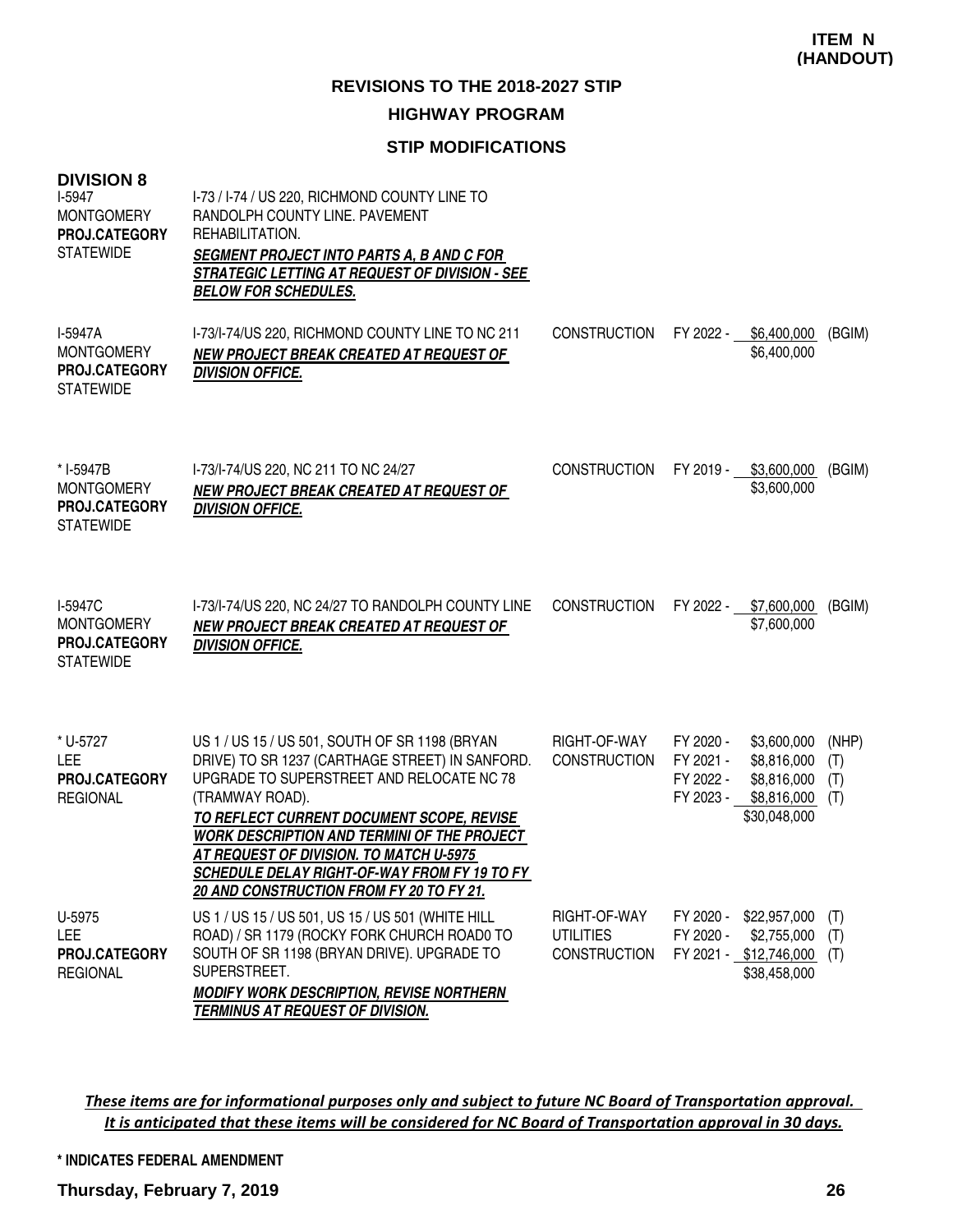### **STIP MODIFICATIONS**

| <b>DIVISION 9</b><br>* B-5950<br><b>FORSYTH</b><br>PROJ.CATEGORY<br><b>REGIONAL</b>   | NC 67 (WESTBOUND) (SILAS CREEK PARKWAY),<br>REPLACE BRIDGES 330007 AND 330295 OVER SALEM<br><b>CREEK IN WINSTON-SALEM.</b><br><b>REVISE DESCRIPTION TO INCLUDE PARALLEL BRIDGE</b><br>AT REQUEST OF STRUCTURES MANAGEMENT UNIT:<br><b>COST INCREASE EXCEEDING \$2 MILLION AND 25%</b><br>THRESHOLDS. | RIGHT-OF-WAY<br><b>CONSTRUCTION</b>                       | FY 2026 -<br>FY 2027 -                                                   | \$750,000<br>\$7,500,000<br>\$8,250,000                                                   | (T)<br>(T)                               |
|---------------------------------------------------------------------------------------|------------------------------------------------------------------------------------------------------------------------------------------------------------------------------------------------------------------------------------------------------------------------------------------------------|-----------------------------------------------------------|--------------------------------------------------------------------------|-------------------------------------------------------------------------------------------|------------------------------------------|
| <b>DIVISION 10</b><br>B-5811<br><b>STANLY</b><br>PROJ.CATEGORY<br><b>DIVISION</b>     | SR 1434 (ROGERS ROAD), REPLACE BRIDGE 830042<br>OVER BIG BEAR CREEK.<br>TO ALLOW ADDITIONAL TIME FOR PLANNING AND<br>DESIGN DELAY RIGHT-OF-WAY FROM FY 19 TO FY 20<br>AND CONSTRUCTION FROM FY 19 TO FY 20                                                                                           | RIGHT-OF-WAY<br><b>CONSTRUCTION</b>                       | FY 2020 -<br>FY 2020 -                                                   | \$60,000<br>\$600,000<br>\$660,000                                                        | (BGOFF)<br>(BGOFF)                       |
| <b>DIVISION 11</b><br>B-5527<br><b>SURRY</b><br>PROJ.CATEGORY<br><b>STATEWIDE</b>     | US 52 (NORTHBOUND LANE), REPLACE BRIDGE 850122<br>OVER TOMS CREEK AND REPLACE BRIDGE 850342<br>OVER OLD US 52 SOUTHBOUND EXIT RAMP.<br>TO ALLOW ADDITIONAL TIME FOR PLANNING DELAY<br>RIGHT-OF-WAY FROM FY 19 TO FY 20                                                                               | RIGHT-OF-WAY<br><b>CONSTRUCTION</b>                       | FY 2020 -<br>FY 2020 -<br>FY 2021 -                                      | \$400,000<br>\$2,000,000<br>\$2,000,000<br>\$4,400,000                                    | (BGLT5)<br>(BGLT5)<br>(BGLT5)            |
| <b>DIVISION 12</b><br>* EB-5932<br><b>IREDELL</b><br>PROJ.CATEGORY<br><b>DIVISION</b> | TROUTMAN, RICHARDSON GREENWAY SOUTH. US<br>21/NC 115 (SOUTH MAIN STREET) FROM TROUTMAN<br>ELEMENTARY SCHOOL TO JACOBS WOODS<br>SUBDIVISION.<br>ADD PRELIMINARY ENGINEER IN FY 19 AND RIGHT-OF-<br>WAY IN FY 19 NOT PREVIOUSLY PROGRAMMED AT<br><b>REQUEST OF MPO.</b>                                | <b>ENGINEERING</b><br>RIGHT-OF-WAY<br><b>CONSTRUCTION</b> | FY 2019<br>FY 2019 -<br>FY 2019 -<br>FY 2019 -<br>FY 2020 -<br>FY 2020 - | \$16,000<br>\$62,000<br>\$122,000<br>\$31,000<br>\$608,000<br>$$152,000$ (L)<br>\$991,000 | (L)<br>(BGDA)<br>(BGDA)<br>(L)<br>(BGDA) |
| * U-6153<br><b>IREDELL</b><br>PROJ.CATEGORY<br><b>DIVISION</b>                        | STATESVILLE, SR 1363 (BETHLEHEM ROAD).<br>RELOCATE ROADWAY ADJACENT TO STATESVILLE<br>REGIONAL AIRPORT.<br>ADD PRELIMINARY ENGINEERING IN FY 19 AT<br><b>REQUEST OF MPO.</b>                                                                                                                         | <b>ENGINEERING</b><br><b>CONSTRUCTION</b>                 | FY 2019 -<br>FY 2020 -<br>FY 2020 -<br>FY 2021 -                         | \$452,000<br>\$1,024,000<br>\$2,550,000<br>\$1,024,000<br>\$5,050,000                     | (BA)<br>(BA)<br>(O)<br>(BA)              |

These items are for informational purposes only and subject to future NC Board of Transportation approval. It is anticipated that these items will be considered for NC Board of Transportation approval in 30 days.

#### **\* INDICATES FEDERAL AMENDMENT**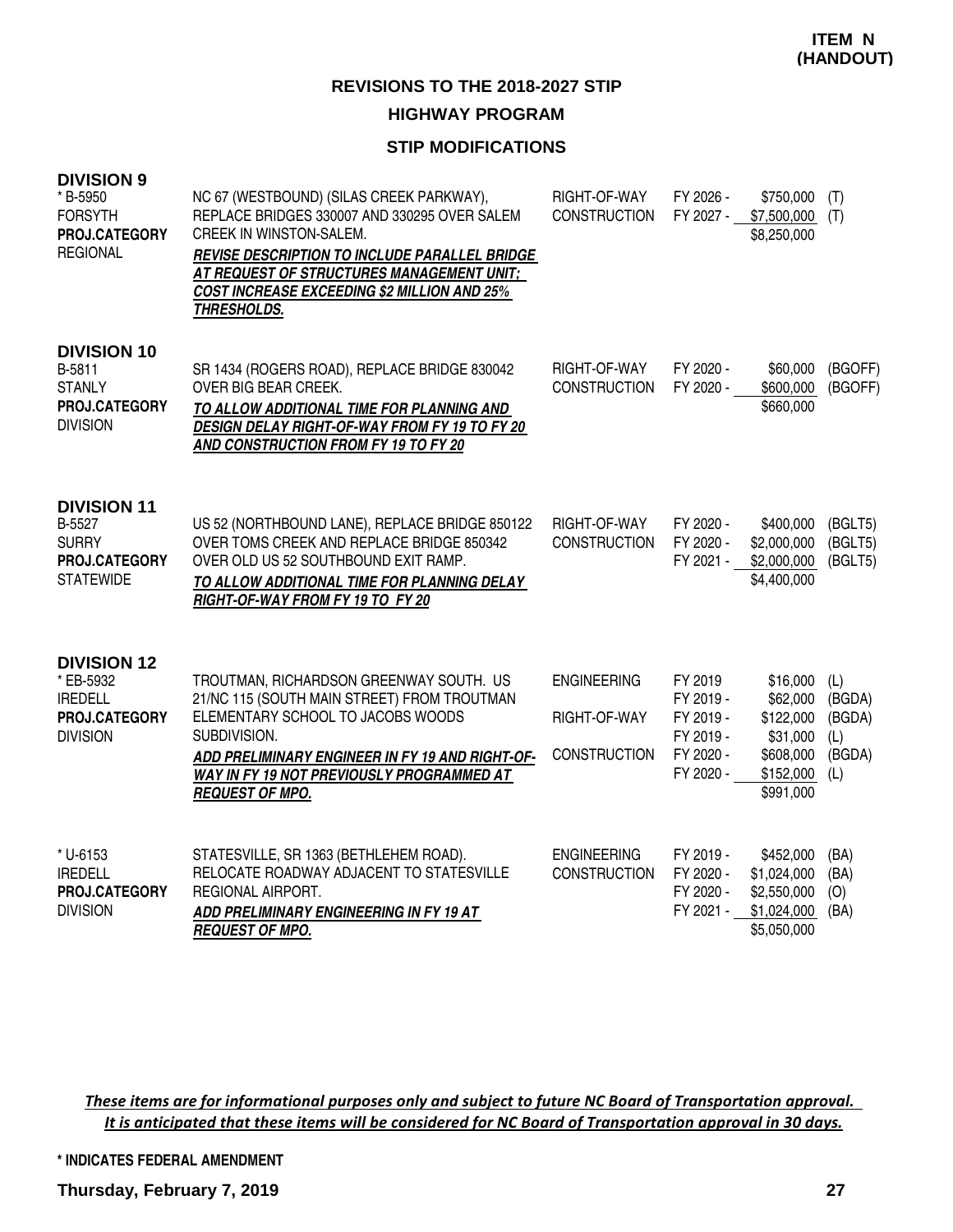## **STIP MODIFICATIONS**

| <b>DIVISION 13</b><br>EB-5821<br><b>BUNCOMBE</b><br>PROJ.CATEGORY<br><b>DIVISION</b> | REEMS CREEK GREENWAY, CONSTRUCT MULTI-USE<br>PATH ALONG REEMS CREEK CORRIDOR FROM<br>WESTERN EDGE OF TOWN OF WEAVERVILLE TO<br>KARPEN SOCCER FIELDS<br>DELAY PRELIMINARY ENGINEERING FROM FY 18 TO<br>FY 19 AT REQUEST OF MPO | <b>ENGINEERING</b>                                      | FY 2019 -<br>FY 2019 -                                                     | \$480,000<br>\$120,000<br>\$600,000                                                                  | (BGDA)<br>(L)                          |
|--------------------------------------------------------------------------------------|-------------------------------------------------------------------------------------------------------------------------------------------------------------------------------------------------------------------------------|---------------------------------------------------------|----------------------------------------------------------------------------|------------------------------------------------------------------------------------------------------|----------------------------------------|
| R-5779<br><b>MADISON</b><br>PROJ.CATEGORY<br><b>DIVISION</b>                         | SR 1631 (CROSSROADS PARKWAY), EXTEND SR 1631<br>(CROSSROADS PARKWAY) TO SR 1632.<br>TO ALLOW ADDITIONAL TIME FOR PLANNING AND<br><b>DESIGN DELAY CONSTRUCTION FROM FY 18 TO FY 20</b>                                         | <b>CONSTRUCTION</b>                                     | FY 2020 -<br>FY 2020 -<br>FY 2020 -                                        | \$1,611,000<br>\$1,510,000<br>\$950,000<br>\$4,071,000                                               | (APD)<br>(T)<br>(O)                    |
| * U-3403B<br><b>BUNCOMBE</b><br>PROJ.CATEGORY<br><b>REGIONAL</b>                     | NC 191 (BREVARD ROAD - OLD HAYWOOD ROAD), SR<br>3498 (LEDBETTER ROAD) TO NORTH OF BLUE RIDGE<br>PARKWAY.<br>MODIFY PROJECT LIMITS AT REQUEST OF DIVISION.                                                                     | RIGHT-OF-WAY<br><b>UTILITIES</b><br><b>CONSTRUCTION</b> | FY 2021 -<br>FY 2022 -<br>FY 2021 -<br>FY 2023 -<br>FY 2024 -<br>FY 2025 - | \$2,550,000<br>\$2,550,000<br>\$600,000<br>\$5,467,000<br>\$5,466,000<br>\$5,467,000<br>\$22,100,000 | (T)<br>(T)<br>(T)<br>(T)<br>(T)<br>(T) |
| U-5019A<br><b>BUNCOMBE</b><br>PROJ.CATEGORY<br><b>DIVISION</b>                       | RIVERWAY MULTI-MODAL NETWORK, TOWN BRANCH<br><b>GREENWAY</b><br><b>ACCELERATE CONSTRUCTION FROM FY 21 TO FY 20</b><br><b>AT REQUEST OF MPO.</b>                                                                               | <b>CONSTRUCTION</b>                                     | FY 2020 -<br>FY 2020 -<br>FY 2020 -                                        | \$1,710,000<br>\$1,710,000<br>\$855,000<br>\$4,275,000                                               | (BGDA)<br>(BGDA)<br>(L)                |
| U-5019E<br><b>BUNCOMBE</b><br>PROJ.CATEGORY<br><b>DIVISION</b>                       | RIVERWAY MULTI-MODAL NETWORK, CRAVEN STREET<br>BRIDGE IMPROVEMENTS OVER THE FRENCH BROAD<br><b>RIVER</b><br>TO ALLOW ADDITIONAL TIME FOR DESIGN DELAY<br><b>CONSTRUCTION FROM FY 18 TO FY 19</b>                              | <b>CONSTRUCTION</b>                                     | FY 2019 -<br>FY 2019 -                                                     | \$4,200,000<br>\$1,050,000<br>\$5,250,000                                                            | (BGANY)<br>(L)                         |

These items are for informational purposes only and subject to future NC Board of Transportation approval. It is anticipated that these items will be considered for NC Board of Transportation approval in 30 days.

**\* INDICATES FEDERAL AMENDMENT**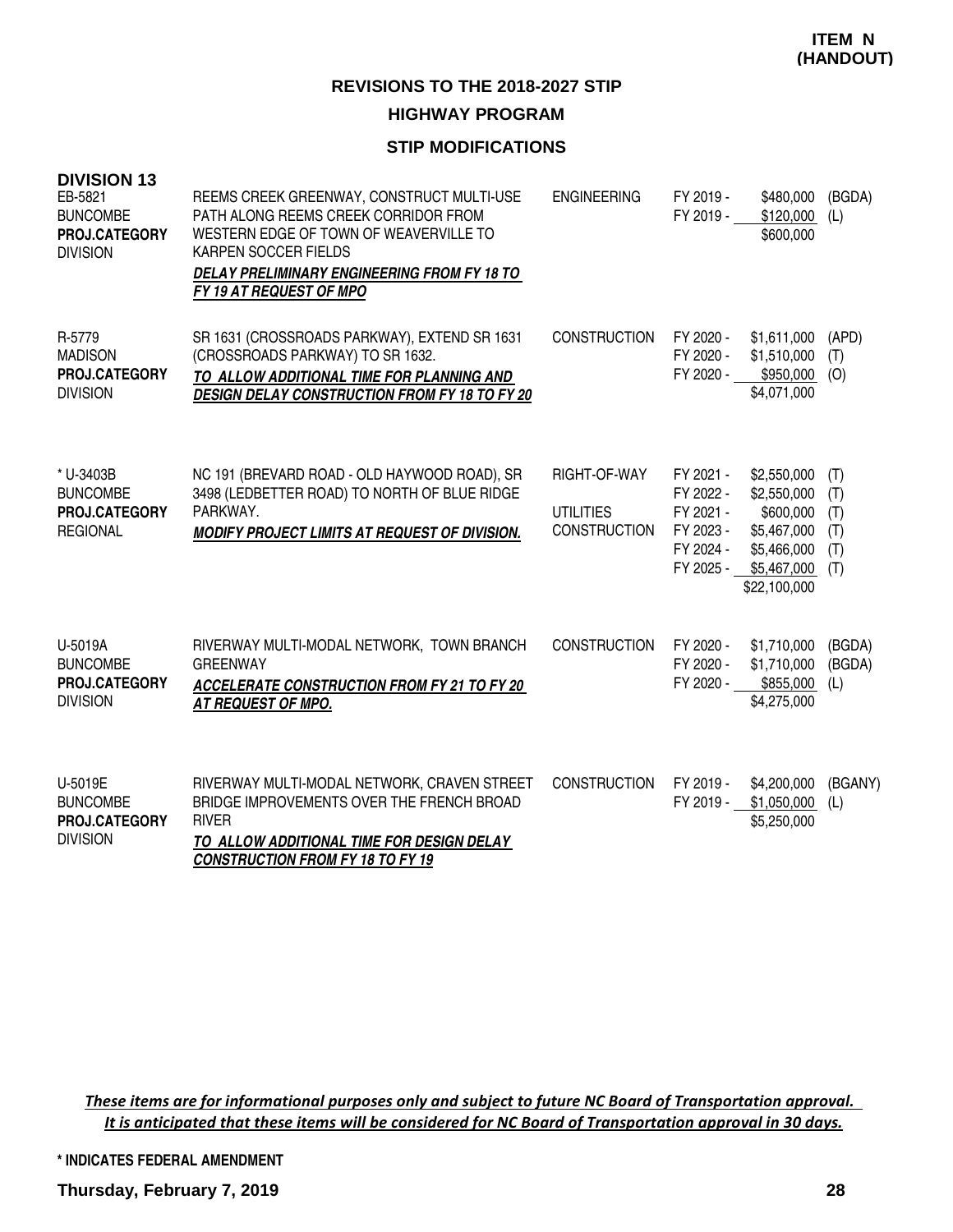#### **STIP MODIFICATIONS**

| <b>DIVISION 13</b><br>U-5818<br><b>McDOWELL</b><br>PROJ.CATEGORY<br><b>DIVISION</b> | SR 1001 (SUGAR HILL ROAD), I-40 WESTBOUND RAMPS<br>TO 0.3 MILE WEST OF I-40 EASTBOUND RAMPS. WIDEN<br>ROADWAY.<br>TO ALLOW ADDITIONAL TIME FOR PLANNING DELAY<br>RIGHT-OF-WAY FROM FY 18 TO FY 19 | RIGHT-OF-WAY<br><b>UTILITIES</b><br><b>BUILD NC CONST</b> | FY 2019 -<br>FY 2019 -<br>FY 2019 -<br>FY 2020 -<br>FY 2021 -<br>FY 2022 -<br>FY 2023 -<br>FY 2024 -<br>FY 2025 -<br>FY 2026 -<br>FY 2027 -<br>FY 2028 - | \$150,000<br>\$10,000<br>\$601,000<br>\$601,000<br>\$601,000<br>\$601,000<br>\$601,000<br>\$601,000<br>\$601,000<br>\$601,000<br>\$601,000<br>\$601,000 | (T)<br>(T)<br>(T)<br>(T)<br>(T)<br>(T)<br>(T)<br>(T)<br>(T)<br>(T)<br>(T)<br>(T) |
|-------------------------------------------------------------------------------------|---------------------------------------------------------------------------------------------------------------------------------------------------------------------------------------------------|-----------------------------------------------------------|----------------------------------------------------------------------------------------------------------------------------------------------------------|---------------------------------------------------------------------------------------------------------------------------------------------------------|----------------------------------------------------------------------------------|
|                                                                                     |                                                                                                                                                                                                   | <b>CONSTRUCTION</b>                                       | FY 2029 -<br>POST YR-<br>FY 2019 -<br>FY 2020 -                                                                                                          | \$601,000<br>\$2,404,000<br>\$100,000<br>\$1,000,000<br>\$10,275,000                                                                                    | (T)<br>(T)<br>(T)<br>(T)                                                         |
| <b>DIVISION 14</b><br>A-0011C<br><b>CLAY</b><br>PROJ.CATEGORY<br><b>EXEMPT</b>      | NC 69, GEORGIA STATE LINE TO US 64 (HAYESVILLE<br>BYPASS). WIDEN TO FOUR-LANES<br>TO ALLOW ADDITIONAL TIME FOR PLANNING DELAY<br>RIGHT-OF-WAY FROM FY 18 TO FY 19                                 | RIGHT-OF-WAY<br><b>CONSTRUCTION</b>                       | FY 2019 -<br>FY 2020 -                                                                                                                                   | \$8,300,000<br>\$18,750,000<br>FY 2021 - \$18,750,000<br>\$45,800,000                                                                                   | (APD)<br>(APD)<br>(APD)                                                          |
| R-5864<br><b>HAYWOOD</b><br><b>PROJ.CATEGORY</b><br><b>EXEMPT</b>                   | SR 1395 (COVE CREEK ROAD), APPROXIMATELY 3<br>MILES WEST OF US 276. REPAIR SLIDE AREA.<br><b>ACCELERATE RIGHT-OF-WAY FROM FY 20 TO FY 19</b><br>AND CONSTRUCTION FROM FY 20 TO FY 19.             | RIGHT-OF-WAY<br><b>CONSTRUCTION</b>                       | FY 2019 -<br>FY 2019 -<br>FY 2019 -<br>FY 2019 -                                                                                                         | \$80,000<br>\$20,000<br>\$380,000<br>\$95,000                                                                                                           | (FLAP)<br>(S(M))<br>(FLAP)<br>(S(M))                                             |

#### **STIP DELETIONS**

| <b>DIVISION 9</b>    |                                           |                     |           |           |         |
|----------------------|-------------------------------------------|---------------------|-----------|-----------|---------|
| * B-2882             | GLADE STREET. REPLACE BRIDGE 330387 OVER  | RIGHT-OF-WAY        | FY 2019 - | \$105.000 | (BGOFF) |
| <b>FORSYTH</b>       | PETERS CREEK IN WINSTON-SALEM.            |                     | FY 2019 - | \$10.000  | (L)     |
| <b>PROJ.CATEGORY</b> | <b>PROJECT DELETED AT REQUEST OF CITY</b> | <b>CONSTRUCTION</b> | FY 2020 - | \$420,000 | (BGOFF) |
| <b>DIVISION</b>      |                                           |                     | FY 2020 - | \$42,000  | (L)     |
|                      |                                           |                     |           | \$577,000 |         |

These items are for informational purposes only and subject to future NC Board of Transportation approval. It is anticipated that these items will be considered for NC Board of Transportation approval in 30 days.

#### **\* INDICATES FEDERAL AMENDMENT**

**Thursday, February 7, 2019 29**

\$575,000